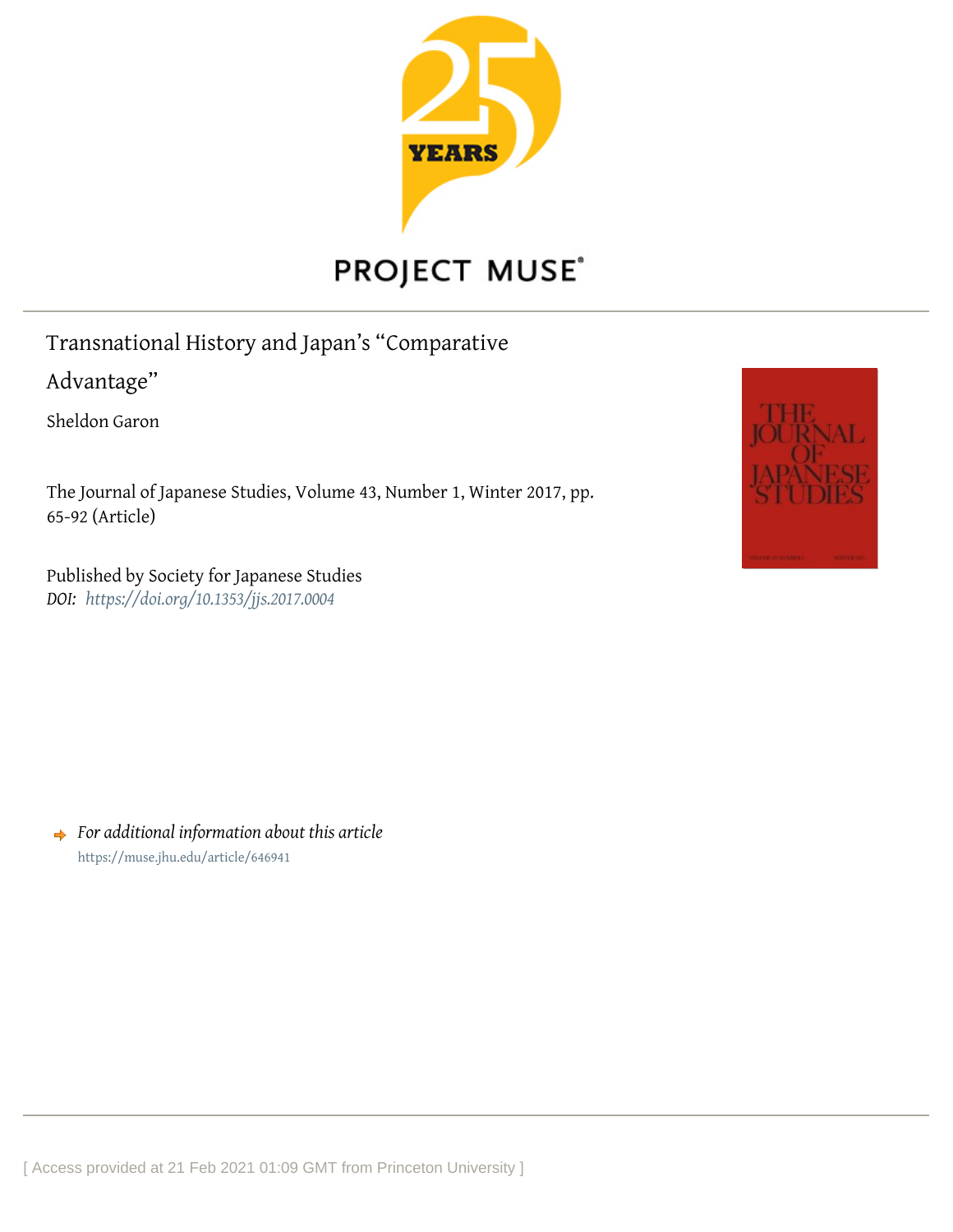### sheldon garon

## Transnational History and Japan's "Comparative Advantage"

*Abstract:* The growing field of transnational or global history spotlights connections among nations and empires. This essay suggests ways in which historians of modern Japan might contribute to transnational history, taking advantage of their Japanese subjects' determined emulation of ideas and practices in other nations. Thinking transnationally about Japan not only challenges myths of Japanese exceptionalism but also enriches transnational history by going beyond Euro-centric and U.S.-centered accounts to illuminate global currents. To demonstrate the potential benefits, I draw on several transnational studies of Japan as well as my own global history of saving money and current research on the "transnational home front."

One of the fastest growing fields in history is transnational history or global history. My essay suggests ways in which historians of Japan might contribute to this exciting field. Scholars have not found it easy to distinguish transnational history from global history. These methodologies further overlap with comparative history, which compares similar phenomena that may have evolved independently in disparate geographical areas. The comparative study of "feudal" practices in medieval Europe and Japan is a case of the latter. Transnational history and global history, on the other hand, spotlight *connections* among nations, empires, or regions. Typically they chart the movement of commodities, ideas, institutions, peoples, and practices across borders and oceans. Ultimately, both approaches seek to explain local and global developments in ways that nation-centered historians and area specialists cannot. Transnational history presupposes the widespread existence of "nations." It is therefore less useful, noted Christopher Bayly, in

This essay benefits from extensive discussions with members of the Global History Collaborative — Jeremy Adelman, Sebastian Conrad, Andreas Eckert, Haneda Masahi, Alessandro Stanziani, and Sugiura Miki—as well as Zoë Buonaiuto and Federico Marcon.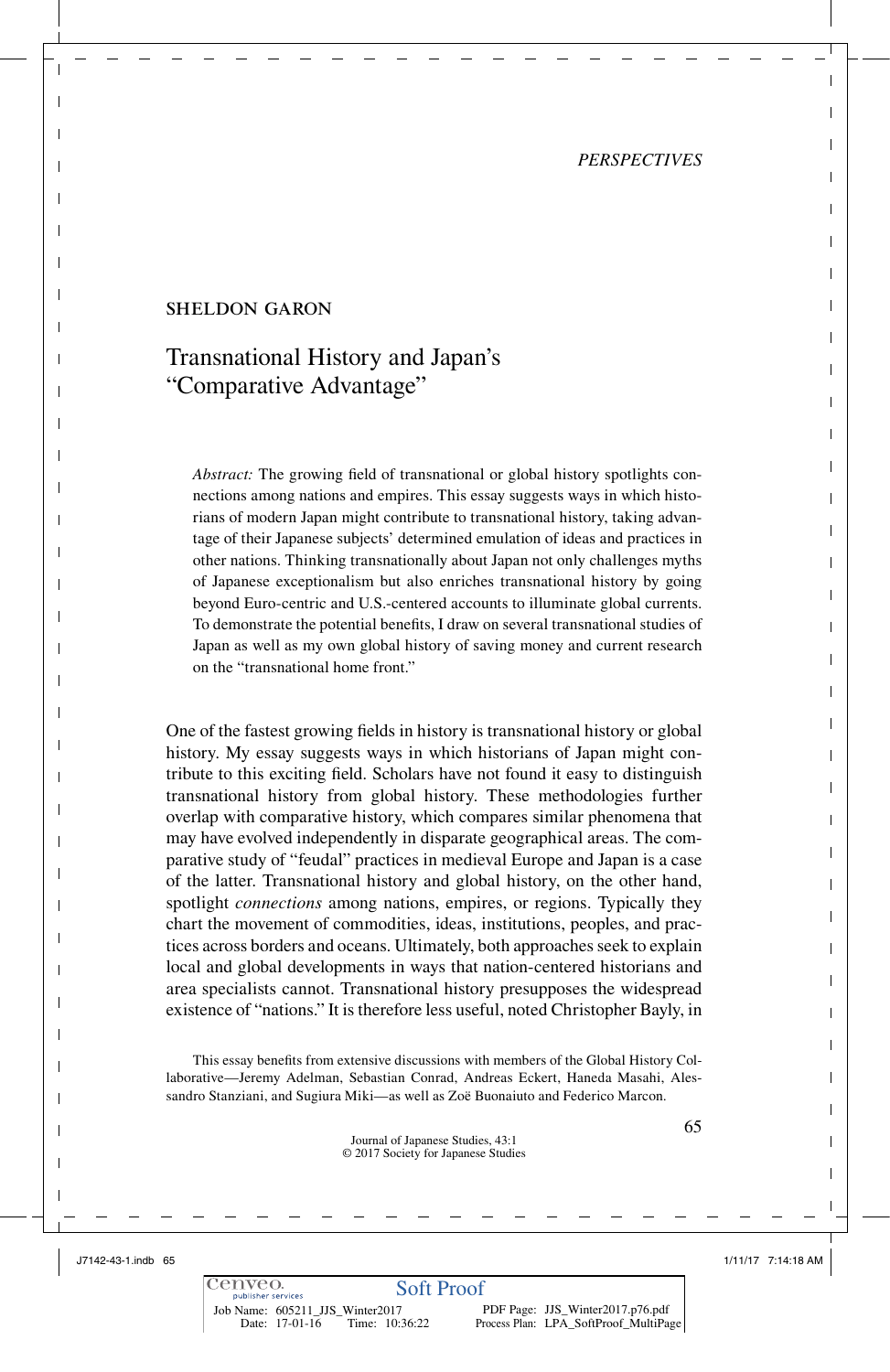analyzing linkages before 1850, when empires, city-states, and local communities dominated large parts of the world.<sup>1</sup> Also, transnational-historical methods may reinforce Eurocentrism by emphasizing exchanges among nation-states in Europe and North America, whereas global history aims to explicate larger global currents and transformations.<sup>2</sup>

However, nothing prevents transnational history from exploring transregional connections between nations on a more global scale. Empirically minded historians often prefer the term "transnational history." Rather than positing the existence of global "capitalism," "modernity," or "consumerism" from the start, transnational historians generally feel more comfortable researching the connections *before* attempting to determine the nature of the global transformations.<sup>3</sup> Because this essay focuses on the world of the late nineteenth and twentieth centuries when nation-states had become ubiquitous, I use "transnational history" and "global history" interchangeably.

Some of the new transnational history has been spectacularly successful. Historians of Europe have long excelled in chronicling the diffusion of knowledge or people throughout the continent. Mastering several languages and archives in more than one country, these scholars successfully employ the transnational method to analyze, say, the early modern emergence of poor relief measures from Sweden to England or the rapid spread of fascist practices in interwar Europe.<sup>4</sup> Other historians, notably scholars of the Indian Ocean, explore connections that transcend colonial empires and conventionally recognized regions such as East Africa, South Asia, and Southeast Asia.<sup>5</sup> In U.S. history, Daniel Rodgers's path-breaking Atlantic *Crossings* demonstrates that the "Progressive Era" was not simply the product of exceptionalist American thinking but in many ways reflected flows of knowledge about social policy, urban planning, and rural cooperatives in Germany, Britain, France, and other European nations.<sup>6</sup> Equally influential

1. C. A. Bayly, "AHR Conversation: On Transnational History," *American Historical Review,* Vol. 111, No. 5 (2006), p. 1442; see also Bayly, *The Birth of the Modern World, 1780– 1914: Global Connections and Comparisons* (Malden MA: Blackwell Publishers, 2004).

2. See Sebastian Conrad, *What Is Global History?* (Princeton: Princeton University Press, 2016), pp. 44–45.

3. For an example of the global-first approach, see Harry D. Harootunian, Overcome *by Modernity: History, Culture, and Community in Interwar Japan* (Princeton: Princeton University Press, 2000).

4. See Ole Peter Grell and Andrew Cunningham, eds., *Health Care and Poor Relief in Protestant Europe, 1500–1700* (London: Routledge, 1997); Patrick Bernhard, "Borrowing from Mussolini: Nazi Germany's Colonial Aspirations in the Shadow of Italian Expansion," *Journal of Imperial and Commonwealth History,* Vol. 41, No. 4 (2013), pp. 617–43.

5. Engseng Ho, *The Graves of Tarim: Genealogy and Mobility across the Indian Ocean* (Berkeley: University of California Press, 2006).

6. Daniel T. Rodgers, *Atlantic Crossings: Social Politics in a Progressive Age* (Cambridge MA: Belknap Press of Harvard University Press, 1998).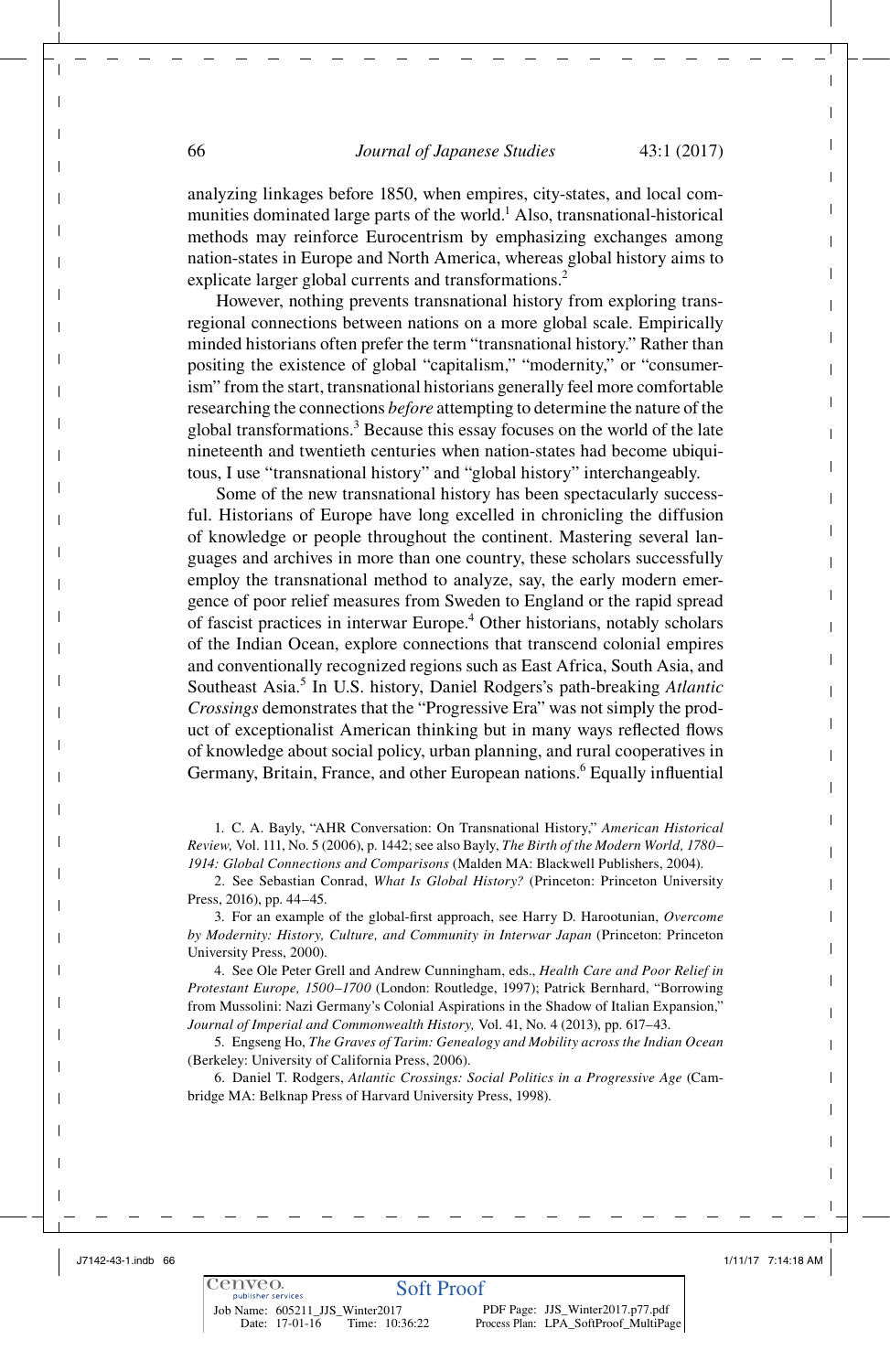has been Sven Beckert's *Empire of Cotton,* a global exploration of the political economy of cotton that draws on a dazzling range of archives around the world (including that of the Japanese Spinners Association in Osaka).<sup>7</sup>

In general, however, transnational history still suffers from faddishness and has yet to realize its promise. The "transnational turn" has particularly been in vogue among historians of America. The *Journal of Transnational American Studies* was founded in 2008 to promote "cutting-edge, bordercrossing, multidisciplinary scholarship in American Studies" focused on transnational topics.<sup>8</sup> In addition, an expanding number of history departments have created positions in the "United States in the World." This is all to the good, but some formidable impediments remain. Few graduate students in American history programs in the United States are encouraged to research in foreign languages, use archives in other countries, or even take many history courses outside of American history. All too often, transnational American historians fixate on the "flows" to and from United States without engaging in *comparative* history. That is, they do little to examine the historical context of the other society that originated or received these flows. And in its fixation on America, the transnational approach in U.S. history contributes less than it should to a broader global history. Much of the work profiles how American currents or statesmen are "reflected" in other societies. Even the best of this genre—Erez Manela's impressive *The Wilsonian Moment*—exaggerates the influence of Woodrow Wilson's vision of self-determination on four anticolonial movements in 1919 in Egypt, India, Korea (March First Movement), and China (May Fourth Movement).9 America looms large in such accounts, often to the neglect of other connections. Manela, for example, plays down the enormous impact of World War I itself, lateral links *between* the four movements, revolutions in Russia and Central Europe, and political changes in imperialist Britain and Japan.

Spatially, transnational history remains centered on Europe, the Atlantic world, and European empires. To be sure, some historians of China have contributed significantly to global history.<sup>10</sup> But the absence of Japan in most transnational histories has been glaring. By contrast, an earlier generation

7. Sven Beckert, *Empire of Cotton: A Global History* (New York: Knopf, 2014).

8. Shelly Fisher Fishkin, "Editor's Note: Envisioning Transnational American Studies," *Journal of Transnational American Studies,* Vol. 6, No. 1 (2015), p. 1.

9. Erez Manela, *The Wilsonian Moment: Self-determination and the International Origins of Anticolonial Nationalism* (Oxford: Oxford University Press, 2007); see also Richard Carwardine and Jay Sexton, eds., *The Global Lincoln* (New York: Oxford University Press, 2011).

10. Kenneth Pomeranz, *The Great Divergence: China, Europe, and the Making of the Modern World Economy* (Princeton: Princeton University Press, 2000); R. Bin Wong, *China Transformed: Historical Change and the Limits of European Experience* (Ithaca NY: Cornell University Press, 1997); Juergen Osterhammel, *The Transformation of the World: A Global History of the Nineteenth Century* (Princeton: Princeton University Press, 2014).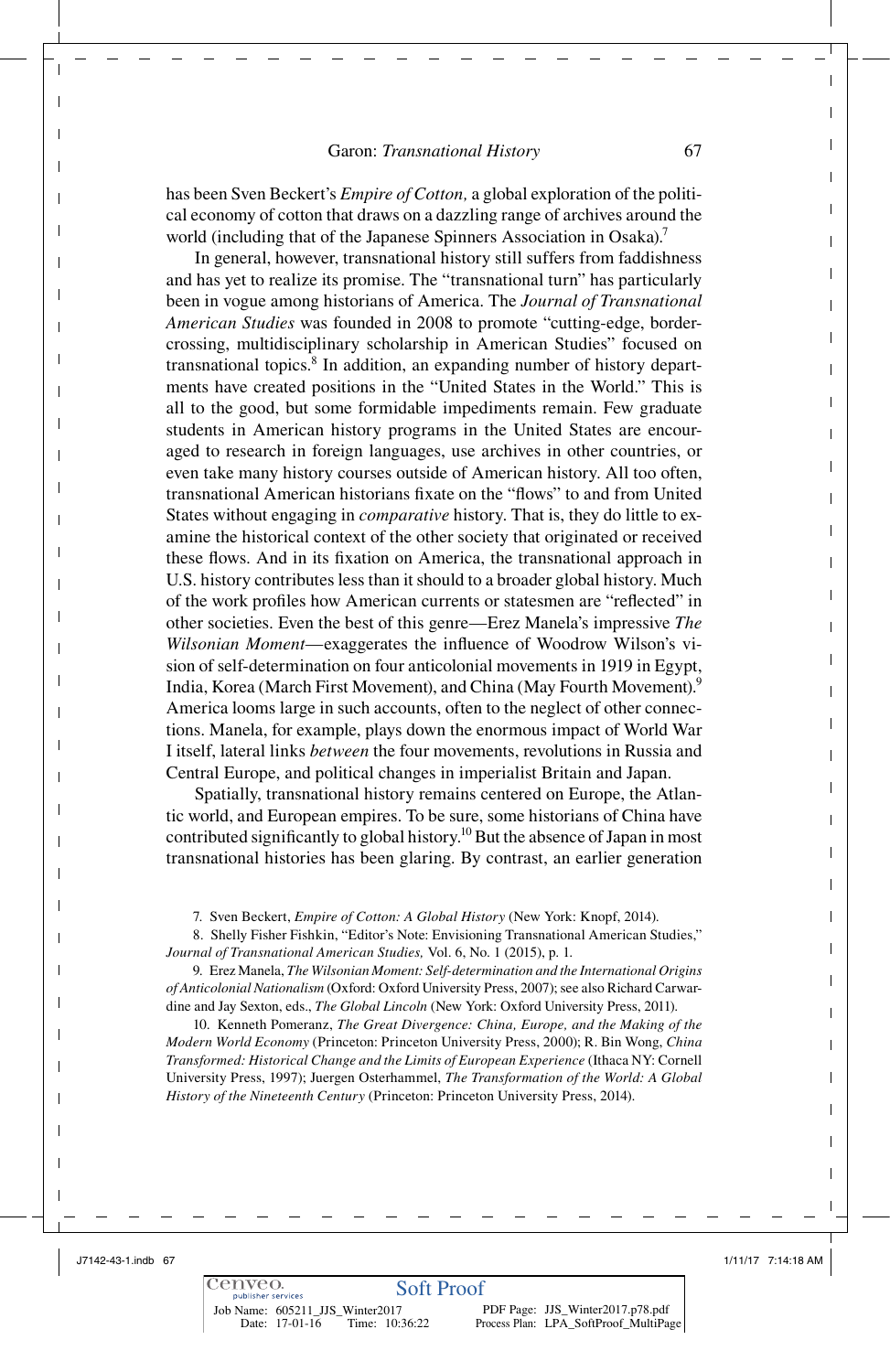of Japan specialists played a prominent role in developing comparative history.11 Japan's marginal position in the new connected histories is all the more surprising, considering that it emerged as an extraordinarily dynamic nation-state following the Meiji Restoration of 1868. Global accounts of European dominance commonly present Japan as the successful non- Western nation of the time. Yet rarely do they locate Japan's nation-building in processes that were occurring simultaneously within Europe. When we compare the pace of universal elementary education, military conscription, or administrative centralization, Japan appears less as the classic "late developer" and more like a determined competitor in the middle of the pack of European nations during the late nineteenth century. Recognized as one of the Great Powers by 1905, Japan was fast establishing an empire of its own and challenging the Western powers as no other outsider.

Little known to most global historians, modern Japan also quickly took its place as one of the world's greatest transnational actors and learners. Meiji-era leaders exhibited a remarkable awareness of the growing importance of international organizations among the "civilized" nations. Japanese delegates began participating in key international forums soon after their establishment and usually long before China and other non-Western states. A short list would include the Union Postale Universelle (1877), the conference that established the Greenwich Prime Meridian for international time standards (1884), the 1864 Geneva Convention (signed by Japan in 1886), the International Committee of the Red Cross (recognition of the Japanese Red Cross Society in 1887), and the Second Hague Conference (1907).<sup>12</sup> As one of the victorious Big Five after World War I, the Japanese government moreover played a leading role in the interwar policy committees of the League of Nations and the associated International Labour Organization and League of Nations Health Organization.<sup>13</sup> Through many other channels, officials, entrepreneurs, scientists, and reformers avidly investigated Western thinking and practices, convinced that Europe and America's present would soon be Japan's future. The Iwakura Mission (1871–73) to the United States and several European countries is simply the most famous of

11. John Whitney Hall, "Feudalism in Japan—A Reassessment," *Comparative Studies in Society and History,* Vol. 5, No. 1 (1962), pp. 15–51; Robert E. Ward and Dankwart A. Rustow, eds., *Political Modernization in Japan and Turkey* (Princeton: Princeton University Press, 1964).

12. Judith Fröhlich, "Pictures of the Sino-Japanese War of 1894–1895," *War in History,* Vol. 21, No. 2 (2014), pp. 242–43; Vanessa Ogle, *The Global Transformation of Time: 1870–1950* (Cambridge MA: Harvard University Press, 2015), p. 30.

13. See Aenne Oetjen, "Locating Health—The League of Nations' Far Eastern Bureau and the Development of Regional Health Governance," paper presented to the Global History Collaborative and Humboldt-Princeton Global History Project Summer Workshop, Princeton University, May 9, 2016.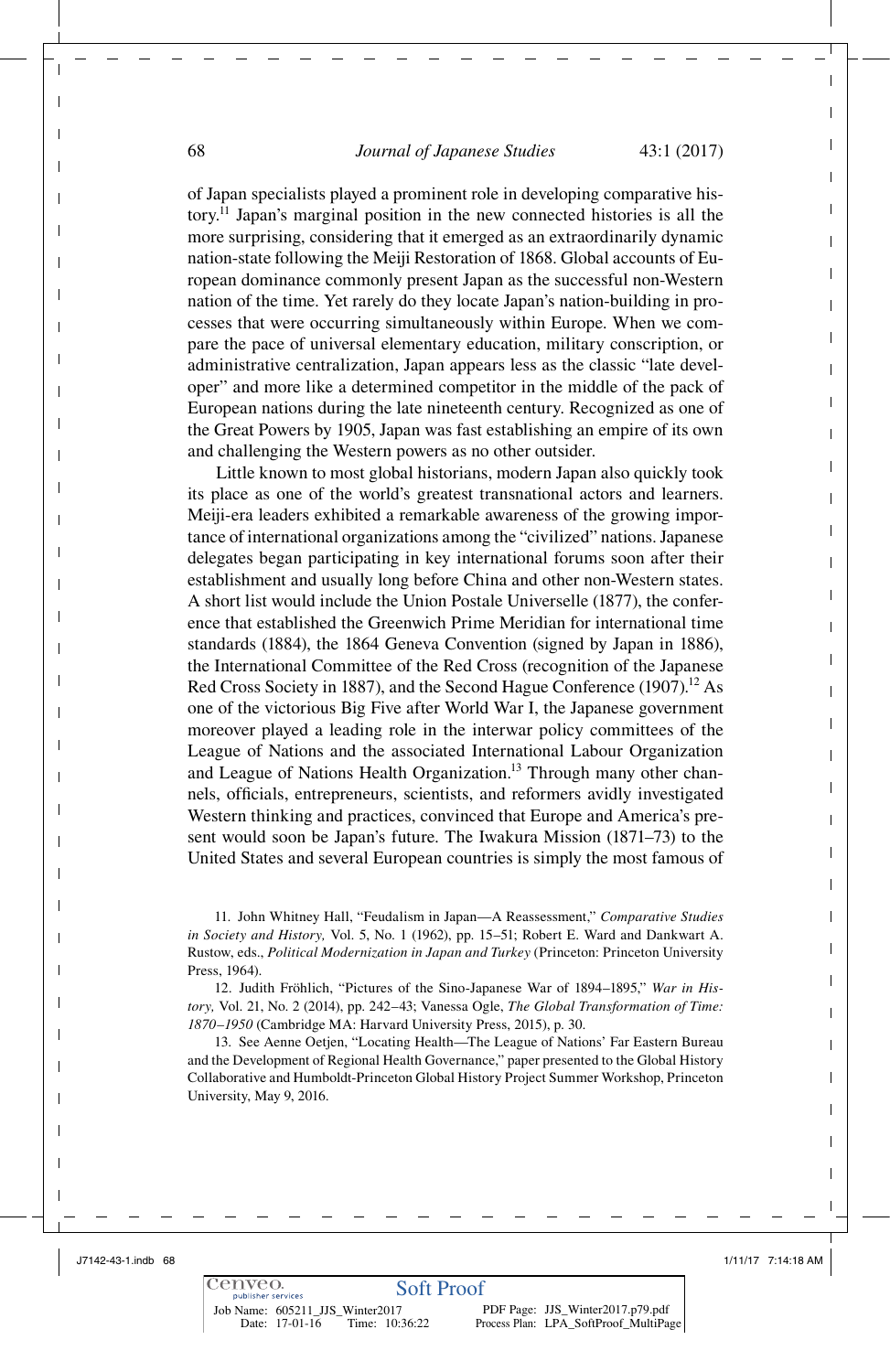these investigations.14 Typically, Japanese observers would organize their reports into a series of models offered by Western countries, such as the Paris police's regulation of prostitution, Belgium's central bank, America's decentralized educational system, the German Army's General Staff, or the British Post Office.<sup>15</sup> Their detailed studies are an untapped resource in our understanding of the global circulation of ideas and institutions.

The Japanese experience reveals that transnational flows did not simply move in one direction, from the European "core" to the rest of the world. Japanese are well known historically for emulating Western practices. Yet in many instances, Japanese actors were not only the takers but also the *makers* of transnational knowledge. Japan's victory over Russia in 1905 inspired nationalists throughout Asia and the Islamic world. From China to the Dutch East Indies, India, Egypt, and Ottoman Turkey, reformers looked to Japan as a model of national revitalization and mobilization with which to confront European hegemony and colonial rule. Although many would later sour on Japan as it expanded into Manchuria and China, Asian leaders and thinkers commonly embraced central aspects of the Japanese model including hygiene programs, mass education, an interventionist bureaucratic state, top-down organization of local associations, and what Prasenjit Duara calls the "East Asian modern."16 Nor was it only Asians and Africans who learned from Japan. Europeans and Americans closely observed the Russo-Japanese War, drawing lessons for fighting the next war from Japan's reputed success in military hygiene, troop morale, and home-front mobilization.17 We would do well to think of emulation as a multidirectional process within a global marketplace of ideas and practices. Just as Japanese systematically studied Western countries, European nations and the United States also busily investigated the practices of each other.

Accordingly, I am convinced that scholars of Japan could make valuable contributions to global history if we started thinking more transnationally

14. See Kume Kunitake, *The Iwakura Embassy, 1871–73,* ed. Graham Healey and Chushichi Tsuzuki (Chiba: Japan Documents, 2002).

15. For the pioneering analysis of Japanese emulation, see D. Eleanor Westney, *Imitation and Innovation: The Transfer of Western Organizational Patterns to Meiji Japan* (Cambridge MA: Harvard University Press, 1987).

16. Prasenjit Duara, *Sovereignty and Authenticity: Manchuria and the East Asia Mod*ern (Lanham MD: Rowman & Littlefield, 2003), pp. 2, 24, 250; Ruth Rogaski, *Hygenic Modernity: Meanings of Health and Disease in Treaty-Port China* (Berkeley: University of California Press, 2004); on the Russo-Japanese War as "global moment," see Cemil Aydin, *The Politics of Anti-Westernism in Asia: Visions of World Order in Pan-Islamic and Pan-Asian Thought* (New York: Columbia University Press, 2007), chapter 4.

17. Louis Livingston Seaman (Surgeon-Major, U.S. Volunteer Engineers), *The Real Triumph of Japan: The Conquest of the Silent Foe* (New York: D. Appleton and Company, 1908); Margaret MacMillan, *The War that Ended Peace: The Road to 1914* (New York: Random House, 2013), pp. 330, 380.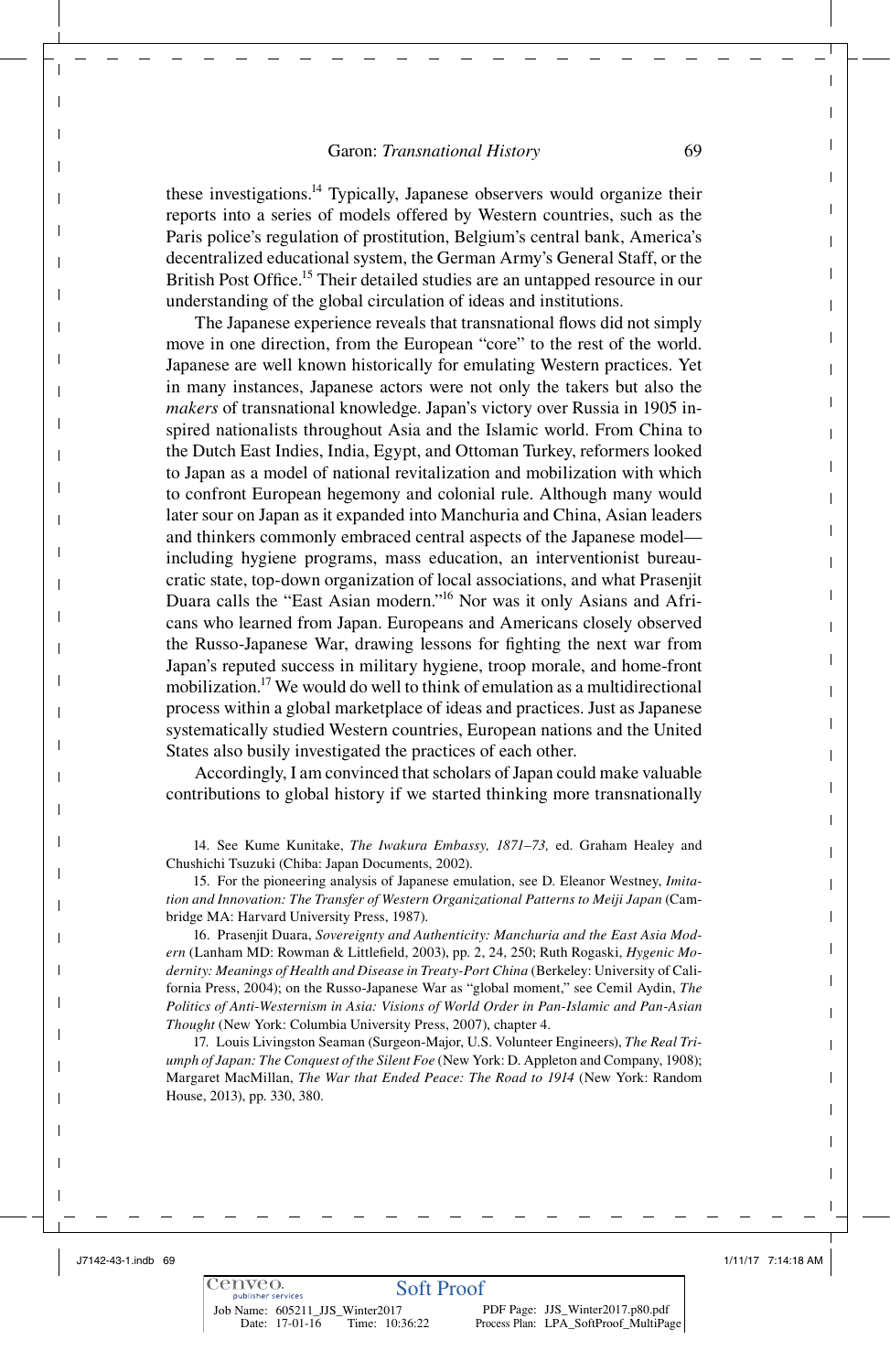about Japan. We should exploit our "comparative advantage." I mean this not in the economic sense put forward by David Ricardo. Rather, historians of Japan are in an unusually advantageous position to compare and link their case with many other nations and peoples in the world. This is particularly true for historians of Japan who study and work outside Japan. In Europe, Japan specialists typically read several languages, enabling multiarchival research on Japanese contacts with a variety of European nations, as well as with colonial empires in Asia and the Pacific.<sup>18</sup> Nearly all scholars of Japan in North America have also studied a European language, and they too should be capable of leveraging their linguistic skills to research transnational exchanges. Those in U.S. and Canadian institutions commonly have the added advantage of studying and teaching Japanese history in history departments that cover many parts of the world, furthering the opportunities to think comparatively and transnationally. Fewer inclusive history programs exist in continental Europe, where "history departments" generally focus on European history, while historians of Japan are usually found in East Asian or "Oriental" studies faculties. Institutions in the United Kingdom offer more opportunity for cooperation between historians of Japan and other regions; in particular, departments of economic history and international history facilitate transnational thinking. Global history faces greater challenges in Japan, where students generally remain within selfcontained programs of "Western history," "Oriental history," and Japanese history. Nonetheless, several Japanese scholars are doing innovative work that embeds Japan in global history, although most are historians of other countries or regions.19

Historians of Japan have one final advantage. Japanese is a more difficult language to learn than French, German, Italian, or English. If we Japan specialists truly wish to include Japan in global history, we should not wait for historians of the West to discover Japan. Clearly, it would be easier for us to research Japan's interactions with the rest of the world than it will ever be for historians of Europe and America to master Japanese and Japanese history.

Just as scholars of Japan would enrich transnational history, the transnational method offers new ways of thinking about Japanese history. Above all, it challenges the myths of Japanese exceptionalism. So many things that look "uniquely Japanese" were in fact shaped in encounters with other

18. See Ian Nish and Yoichi Kibata, eds., *The History of Anglo-Japanese Relations, 1600–2000* (New York: St. Martin's Press, 2000–2003); Akira Kudō, Nobuo Tajima, and Erich Pauer, eds., *Japan and Germany: Two Latecomers on the World Stage, 1890–1945* (Folkestone, U.K.: Global Oriental, 2009).

19. Haneda Masashi, ed., *Gurōbaru hisutorii to higashi Ajiashi* (Tokyo: Tōkyō Daigaku Shuppankai, 2016); Shigeru Akita, ed., *Gentlemanly Capitalism, Imperialism and Global History* (Houndmills, Basingstoke, U.K.: Palgrave Macmillan, 2002).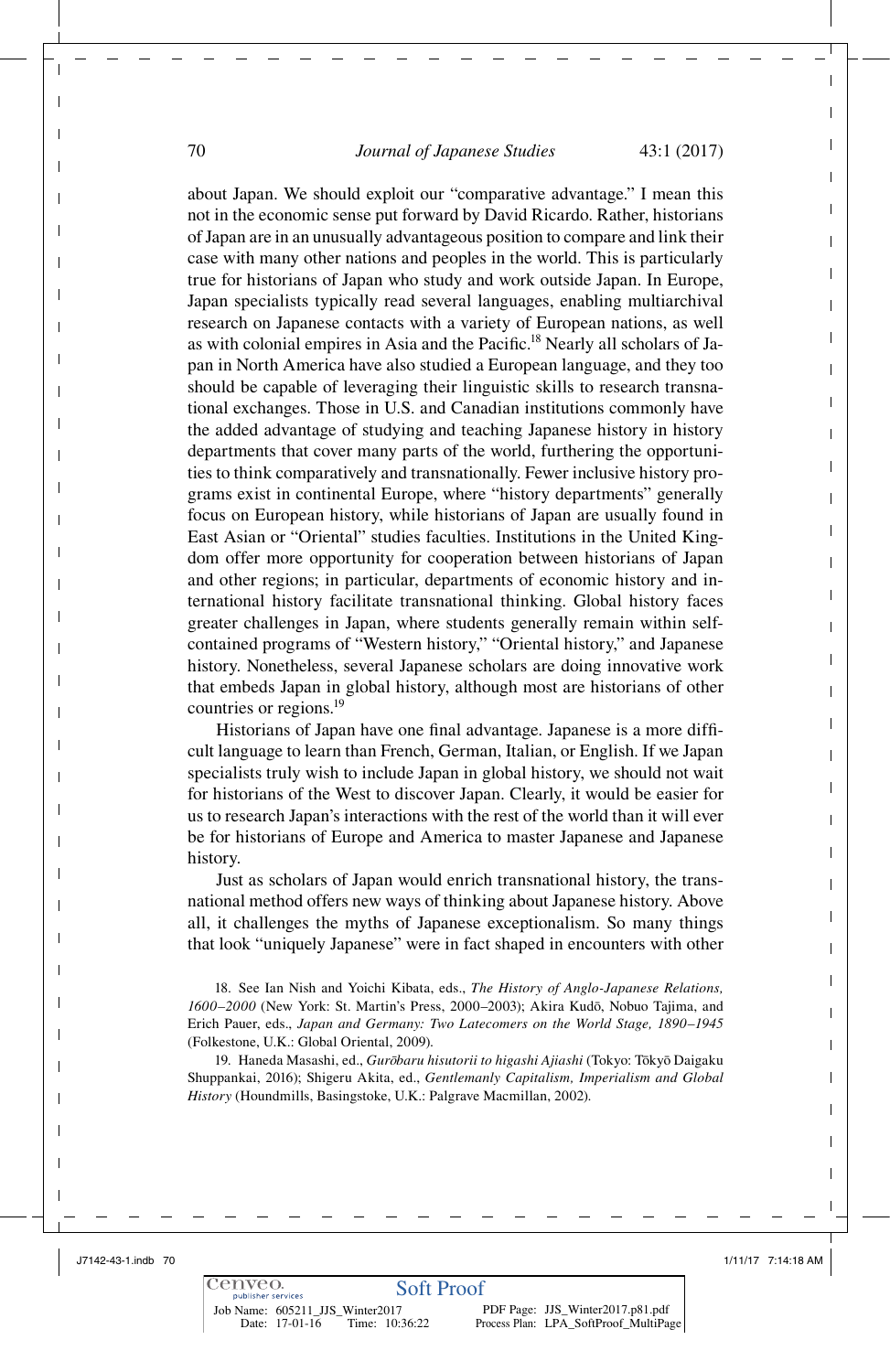nations. As Takashi Fujitani demonstrates, the institution and rituals of Japanese emperors after the Meiji Restoration cannot be explained by ancient traditions alone but rather were largely formed in dialogue with contemporary European concepts of monarchy.20 Indeed, historians have long documented the profound influence of Western ideas in the formation of Meiji-era institutions and policies.<sup>21</sup>

It would be premature to proclaim a "transnational turn" in Japanese history, but a growing number of works examine transnational connections and their impact on Japan. What follows is simply a sample of this scholarship. Japan's rise as an imperialist power, Alexis Dudden argues, was predicated on Japanese leaders' mastery of contemporary Western discourses of international law and national sovereignty. So it was that the Great Powers accepted Japanese annexation of Korea in 1910 as "legal," persuaded by Japanese insistence that Korea no longer existed as a nation according to evolving international norms.<sup>22</sup> Transnational approaches abound in the debate over "fascism" in Japan. Some historians, notably Japanese Marxists and later Andrew Gordon, maintain that fascism occurred for structural reasons; capitalism and class struggle developed in Japan to the point where capitalists—like their Italian and German counterparts—turned to statist solutions to confront assertive working-class movements.<sup>23</sup> Ranged against these materialist interpretations are several scholars who link radical transformations of the Japanese state to the transnational emulation of contemporary developments in Nazi Germany and Fascist Italy by "renovationist" experts, bureaucrats, and military officers.<sup>24</sup> In a recent fine-grained analysis using sources from both sides, Reto Hofmann examines the interconnected history of Italian Fascism and its Japanese proponents.<sup>25</sup>

20. Takashi Fujitani, *Splendid Monarchy: Power and Pageantry in Modern Japan* (Berkeley: University of California Press, 1996).

21. Kenneth B. Pyle, "Advantages of Followership: German Economics and Japanese Bureaucrats, 1890–1925," *Journal of Japanese Studies,* Vol. 1, No. 1 (1974), pp. 127–64; Ivan Parker Hall, *Mori Arinori* (Cambridge MA: Harvard University Press, 1973).

22. Alexis Dudden, *Japan's Colonization of Korea: Discourse and Power* (Honolulu: University of Hawai'i Press, 2005).

23. Andrew Gordon, *Labor and Imperial Democracy in Prewar Japan* (Berkeley: University of California Press, 1991), pp. 333–39.

24. William Miles Fletcher, *The Search for a New Order: Intellectuals and Fascism in Prewar Japan* (Chapel Hill: University of North Carolina Press, 1982); Sheldon Garon, *State and Labor in Modern Japan* (Berkeley: University of California Press, 1987), chapter 6; Janis Mimura, *Planning for Empire: Reform Bureaucrats and the Japanese Welfare State* (Ithaca NY: Cornell University Press, 2011). Rather than specify transnational links, Harootunian presents a global-historical analysis, locating fascism in crises of global capitalism and a "co-eval modernity," which Japan experienced synchronically with Western societies. Harootunian, *Overcome by Modernity,* pp. xvi, xxix–xxxi.

25. Reto Hofmann, *The Fascist Effect: Japan and Italy, 1915–1952* (Ithaca NY: Cornell University Press, 2015).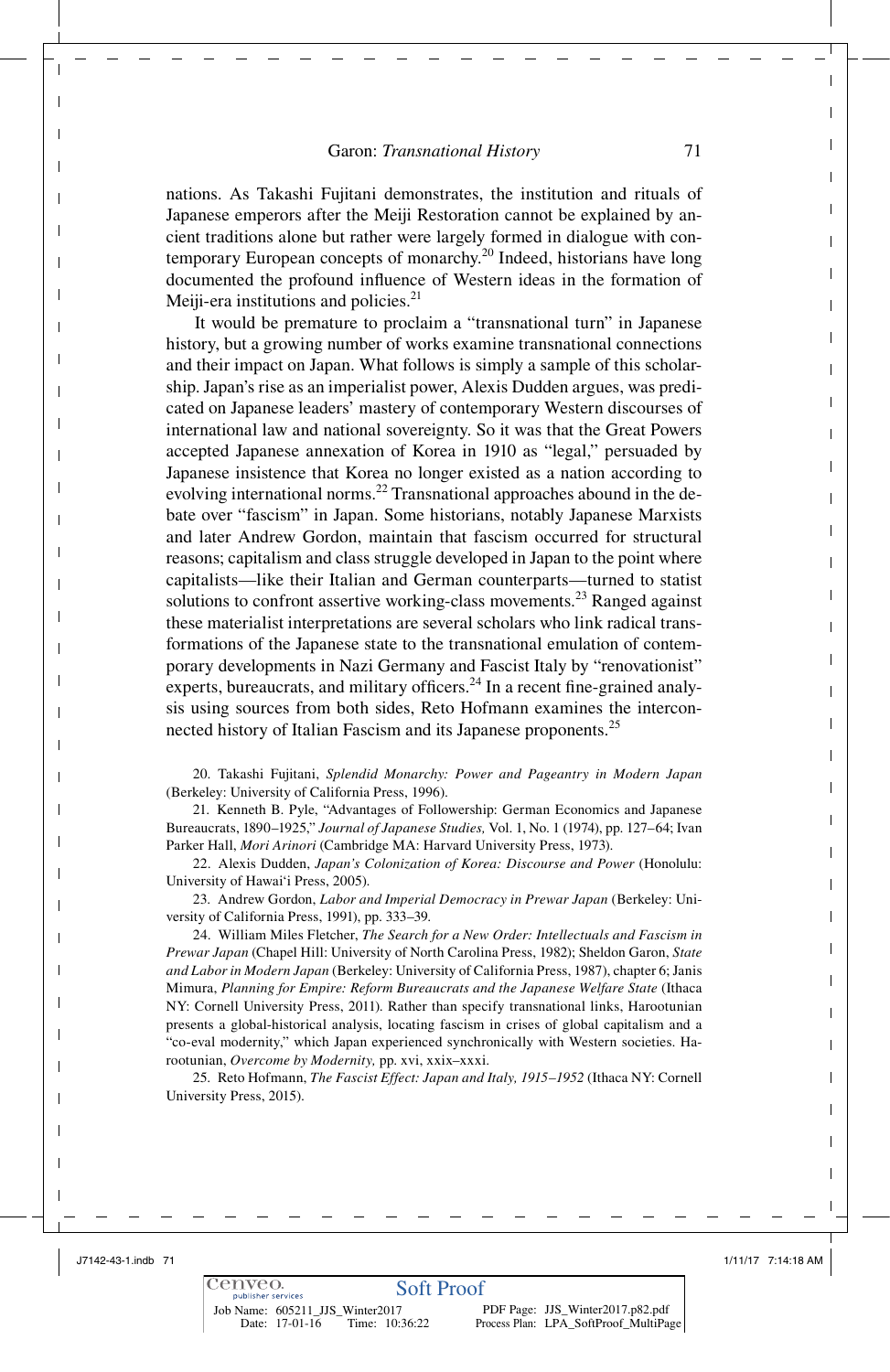While much of the scholarship examines Japanese *reception* of Western ideas and practices, some historians have moved to the next step of rethinking the global currents themselves. Sho Konishi's study of nonstate interactions describes how the influential strain of cooperatist anarchism, based on mutual aid and voluntary activity, was incubated in Meiji Japan. Invited to Japan in 1874 by Saigō Takamori, the Russian anarchist Lev Mechnikov interpreted the Meiji Restoration as a modern revolution and civilizational progress toward universal liberty. Peter Kropotkin would later appropriate his ideas. Analyzing an array of Russian-Japanese cultural connections, Konishi questions our conventional reading of western European state building as the unchallenged global transformation that shaped the world at the time.<sup>26</sup>

Moreover, in economic history and the history of science, Japan specialists have long thought more globally. Flows of capital, goods, and economic norms necessarily transcended the confines of the nation-state. $27$ And Japanese scientists and their research circulated in Western centers more widely than any other set of Japanese actors and knowledge. Although language barriers and sheer distance often marginalized Japanese science, in some areas Japanese scientists helped shape science globally. Prone to devastating earthquakes, late nineteenth-century Japan became the site of rapid advances in seismology and anti-earthquake architecture. Visiting British experts teamed up with Japanese colleagues to develop a new "Anglo-Japanese science of seismology," as Gregory Clancey terms it. In his transnational history of 1,200 Japanese medical students who studied in Germany between 1868 and 1914, Hoi-Eun Kim likewise concludes that "'German' medicine was not an end product completed in Germany and then exported to Japan, but rather in a constant process of making and unmaking." This was a process in which Japanese physicians took part both in Germany and in Japan.<sup>28</sup>

The most ambitious effort to situate Japan in global history has been Christopher L. Hill's *National History and the World of Nations.* The author explores the seemingly paradoxical process by which transnational

26. Sho Konishi, *Anarchist Modernity: Cooperatism and Japanese-Russian Intellectual Relations in Modern Japan* (Cambridge MA: Harvard University Asia Center, 2013), p. 11, chapters 1–2.

27. Janet Hunter, "Deficient in Commercial Morality"? Japan in Global Debates on *Business Ethics in the Late Nineteenth and Early Twentieth Centuries* (London: Palgrave Macmillan, 2016); Mark Metzler, *Lever of Empire: The International Gold Standard and the Crisis of Liberalism in Prewar Japan* (Berkeley: University of California Press, 2006).

28. Gregory Clancey, *Earthquake Nation: The Cultural Politics of Japanese Seismicity, 1868–1930* (Berkeley: University of California Press, 2006), p. 63; Hoi-Eun Kim, *Doctors of Empire: Medical and Cultural Encounters between Imperial Germany and Meiji Japan* (Toronto: University of Toronto Press, 2014), p. 10; on the international reputation of leading Japanese scientists, see James Bartholomew, "Japanese Nobel Candidates in the First Half of the Twentieth Century," *Osiris,* Vol. 13 (1998), pp. 238–84.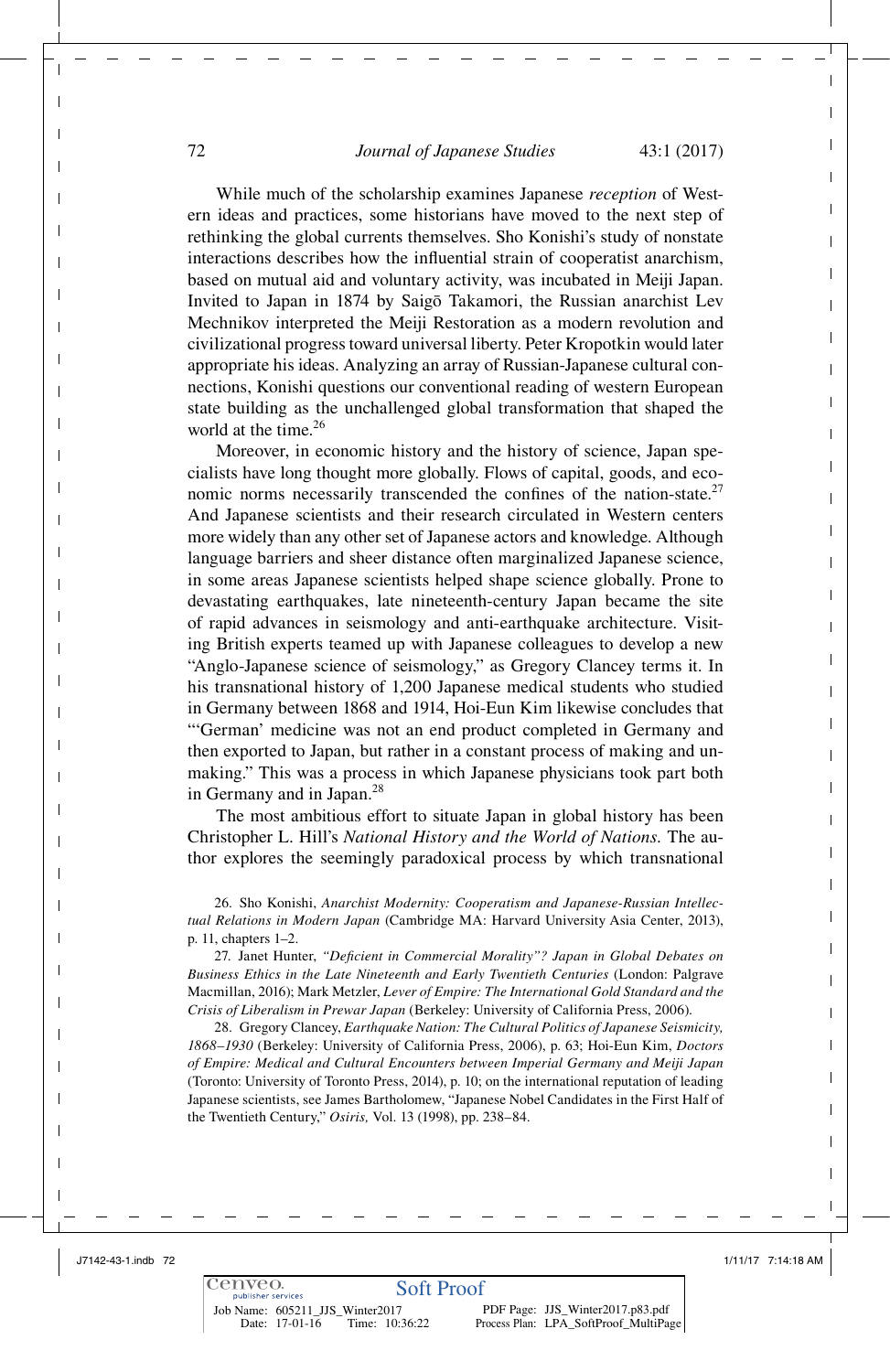forces constructed "nations" and national-history writing in Meiji Japan, Third Republic France, and the United States following the Civil War. He explicates a variety of texts that aimed to give each people a distinct history while justifying their country's place in the emerging international order of "civilized" nations. Each nation, he argues, participated in a simultaneous "single modernity" embedded in "global capitalism and the system of sovereign states." Though less concerned with actual connections, Hill provokes us to think beyond nation-centered histories about developments in nation building that linked Japan, France, the United States, and many other countries of the time.29

No one formula exists for writing transnational history involving Japan. However, the studies above suggest the following ways of better realizing its promise. First, "transnational" means the transcendence of national borders, but it does not necessarily mean transcending the nation-state itself. On the contrary, the nation and the state remain central units of analysis in many transnational histories. It is of course important that scholars research transnational relations between nonstate actors, as Konishi has done. Migration of ordinary Japanese is another such topic, although even here the Japanese state actively managed emigration to the Americas and Manchuria and often intervened in immigrant associations once people reached their destinations.30 Japan's geopolitical position further privileged the state in transnational exchanges of knowledge and people. Few nonstate actors possessed the resources to travel to the United States and Europe. Following the Meiji Restoration, the regime quickly institutionalized the practice of sending bureaucrats, military officers, medical students, scientists, and other scholars on lengthy study tours in the West. Others were dispatched to gather information at international expositions or meetings of international organizations. The Meiji state hired more than 2,400 foreign consultants to instruct Japanese in the latest developments in political, legal, military, economic, scientific, and social affairs.<sup>31</sup>

Second, transnational analyses often suffer when they restrict themselves to only two countries. In particular, the longtime focus on U.S.- Japanese comparisons and connections diverts us from examining the multilateral

29. Christopher L. Hill, *National History and the World of Nations: Capital, State, and the Rhetoric of History in Japan, France, and the United States* (Durham NC: Duke University Press, 2008), p. ix.

30. Eiichiro Azuma, *Between Two Empires: Race, History, and Transnationalism in Japanese America* (New York: Oxford University Press, 2005).

31. Westney, *Imitation and Innovation,* pp. 19–21; Garon, *State and Labor,* pp. 83–85; Angus Lockyer, "Japan at the Exhibition, 1867–1877: From Representation to Practice," in Tadao Umesao et al., eds., *Japanese Civilization in the Modern World: Collection and Exhibition* (Osaka: National Museum of Ethnology, Senri Ethnological Studies, No. 54, 2001), pp. 67–76; Hazel J. Jones, *Live Machines: Hired Foreigners and Meiji Japan* (Vancouver: University of British Columbia Press, 1980), pp. 6–7.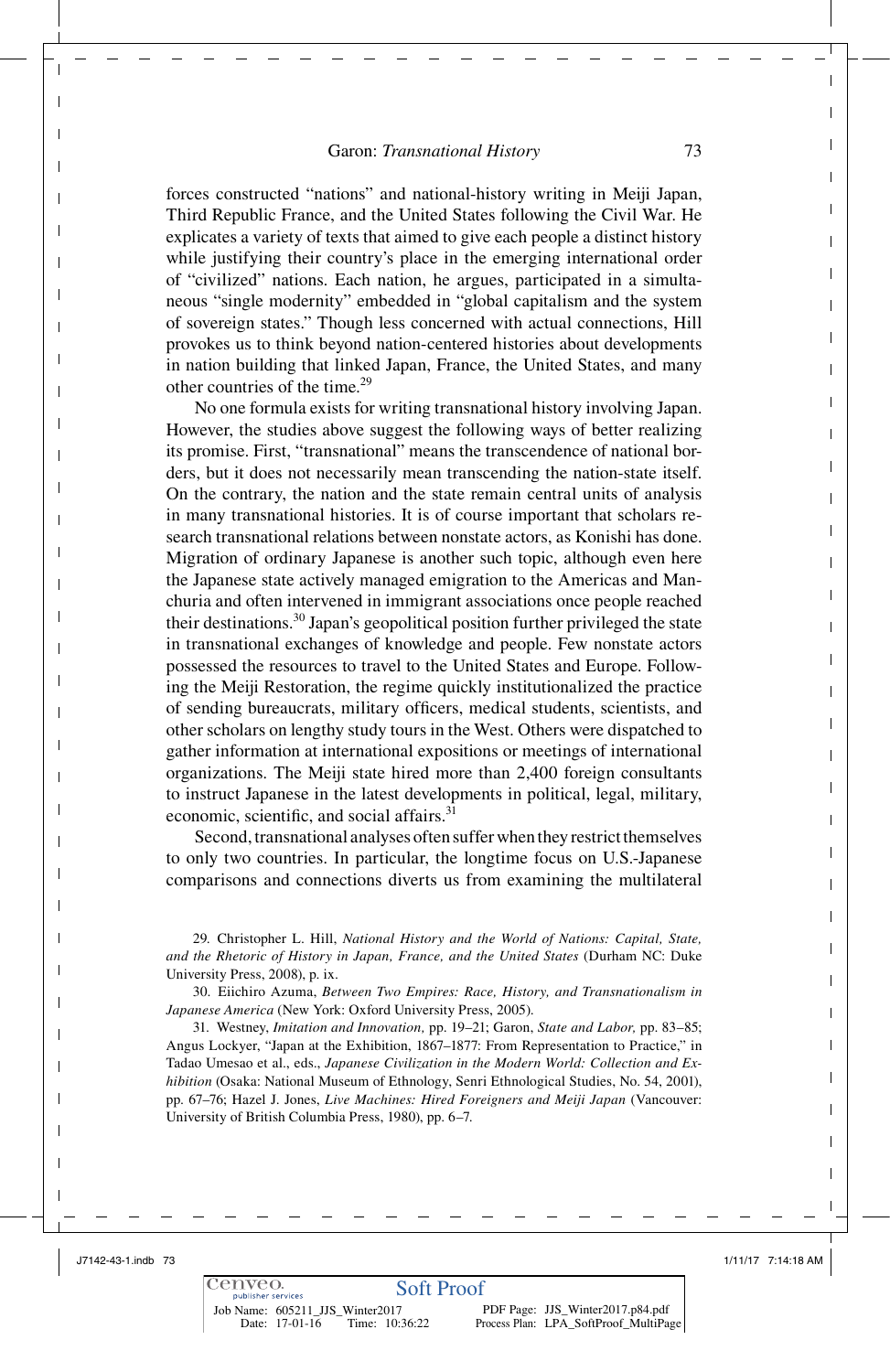ways in which Japanese interacted in the world. The United States was exceptional in its decentralized political system and incomparable abundance, providing relatively few models to Japanese. We should be prepared to examine Japan's many other connections with Britain, Germany, France, Italy, and their colonial empires, as well as with smaller countries that were deemed to be innovative. Any survey of Japanese policy debates in the 1920s, for example, would show that officials and experts were not simply looking at America. They were also interested in New Zealand's social policies and in how Denmark's nutrition specialists insured food security during World War I while the more powerful Germany went hungry.<sup>32</sup> By following Japanese imagination wherever it went, we gain a much broader understanding of the global circulation of ideas and practices.

Lastly, no matter how we write transnational history, we should strive to develop what global history theorist Sebastian Conrad terms its core features: connections, comparisons, and causality.33 Think of them as the "three Cs" of global history. Some scholars begin by assuming a "globality" that in turn shapes various societies. Yet good transnational history must excavate the actual *connections* between nations and global forces, as well as identify the agents in these interactions. Nor is it enough to research the "flows" between nations and regions. We should also *compare* and contextualize the countries at each end of the flow. For instance, why did the nature of authoritarianism differ considerably in Nazi Germany, Fascist Italy, and Imperial Japan, despite significant connections and the wartime alliance? Then there is *causality.* We might uncover any number of transnational connections, but we always need to ask what is their value-added in analytical terms? How can those connections help explain developments at the level of either Japanese history or global history—or ideally both?

It is no easy task to achieve all three Cs. I have been engaged by comparative history throughout my career, and increasingly I approach topics from a transnational perspective. The following pages draw on my own research to illustrate the potential benefits of writing transnational history from the position of Japanese history.

#### *The Globalization of Character Building and Nation Building*

In 2012, I published *Beyond Our Means: Why America Spends While the World Saves.*34 One goal was to enrich policy discussions aimed at ame-

32. Garon, *State and Labor*, p. 97; Inoue Kaneo, *Kessen eiyogaku* (Tokyo: Koshi Shobo, 1944), pp. 16–17, 103–5; cf. Frederick R. Dickinson, *World War I and the Triumph of a New Japan, 1919–1930* (Cambridge: Cambridge University Press, 2013), pp. 23–36.

33. Conrad, *What Is Global History?* pp. 63–72.

34. Sheldon Garon, *Beyond Our Means: Why America Spends While the World Saves* (Princeton: Princeton University Press, 2012).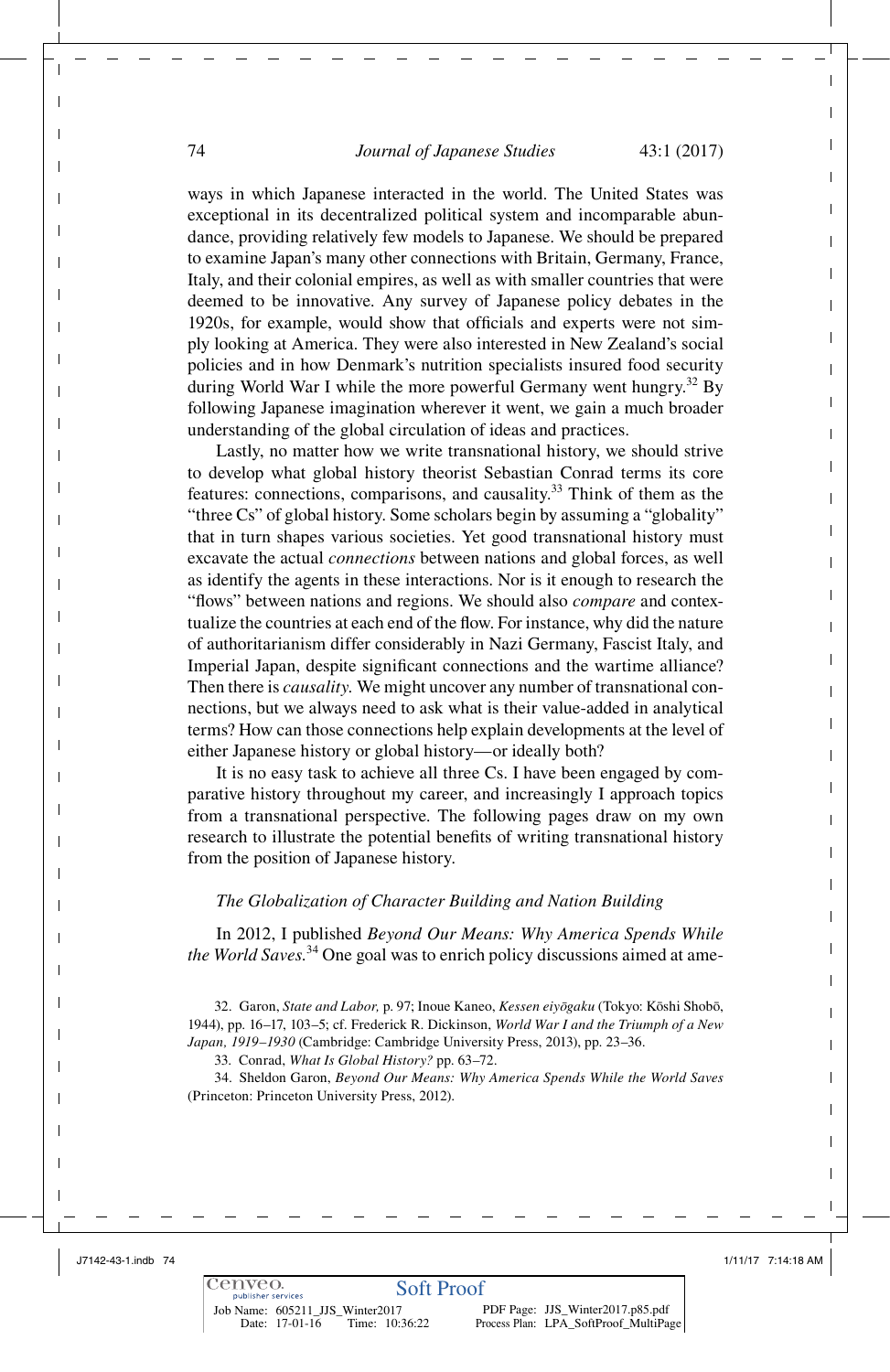liorating high levels of U.S. household indebtedness and low saving rates. The book describes what Americans might learn from the efforts of Asian and European nations to encourage popular saving over the past two centuries. Nevertheless, *Beyond Our Means* is first and foremost a global history. Despite the subtitle, nearly half of the chapters deal with Japan and other Asian nations. I had originally intended to write a book exclusively about Japan and its history of savings promotion. The Japanese state, I assumed, had been exceptionally interventionist in people's lives, or at least it embodied a type of governance found only in East Asian polities.<sup>35</sup> Yet as I read the accounts of officials and reformers who encouraged popular saving, I realized that many of the mechanisms of moral suasion in modern Japan were adopted in conscious emulation of European practices and thinking. The Japanese state was not all that exceptional.

Indeed, we have to situate the rise of modern Japan within the global context of the late nineteenth century. When Japanese officials set out to discover the secrets of Western might following the Meiji Restoration, they observed the "civilized" powers to be obsessed with creating patriotic, hardworking, and self-reliant citizens. Readily apparent were the intense efforts by reformers and states to persuade the masses to save money. In 1861, Great Britain created the world's first Post Office Savings Bank, whereby small savers could save at any local post office. Internationally recognized as one of the era's innovative social reforms, postal savings spread to nearly every European country and their colonies.

This was precisely the moment when officials of the new Meiji state began investigating best practices in the West. Maejima Hisoka, who visited London shortly after the Meiji Restoration, persuaded his superiors to adopt British-style postal savings in 1875. Japan became only the third nation (after Britain and its dominions and Belgium) to establish postal savings another sign that Japanese were vigorously engaged in processes of transnational emulation occurring simultaneously in the West. In 1884, Ministry of Finance bureaucrats arranged for all postal savings funds to be placed in the new Deposit Bureau, modeled on the French Ministry of Finance's Caisse des Dépôts et Consignations. Henceforth, the Japanese state promoted saving not only to mold self-reliant subjects but also, as in France, to finance national projects including war and imperial expansion.

Japanese authorities emulated another European innovation, the school savings bank. Once a week, pupils brought in their coins, to be deposited in the post office or savings bank. Beginning with Belgium in the 1860s, nation-states took advantage of expanding mass education to inculcate habits of diligence and thrift in the young. Japan quickly emerged as a central

<sup>35.</sup> See Sheldon Garon, *Molding Japanese Minds: The State in Everyday Life* (Princeton: Princeton University Press, 1997).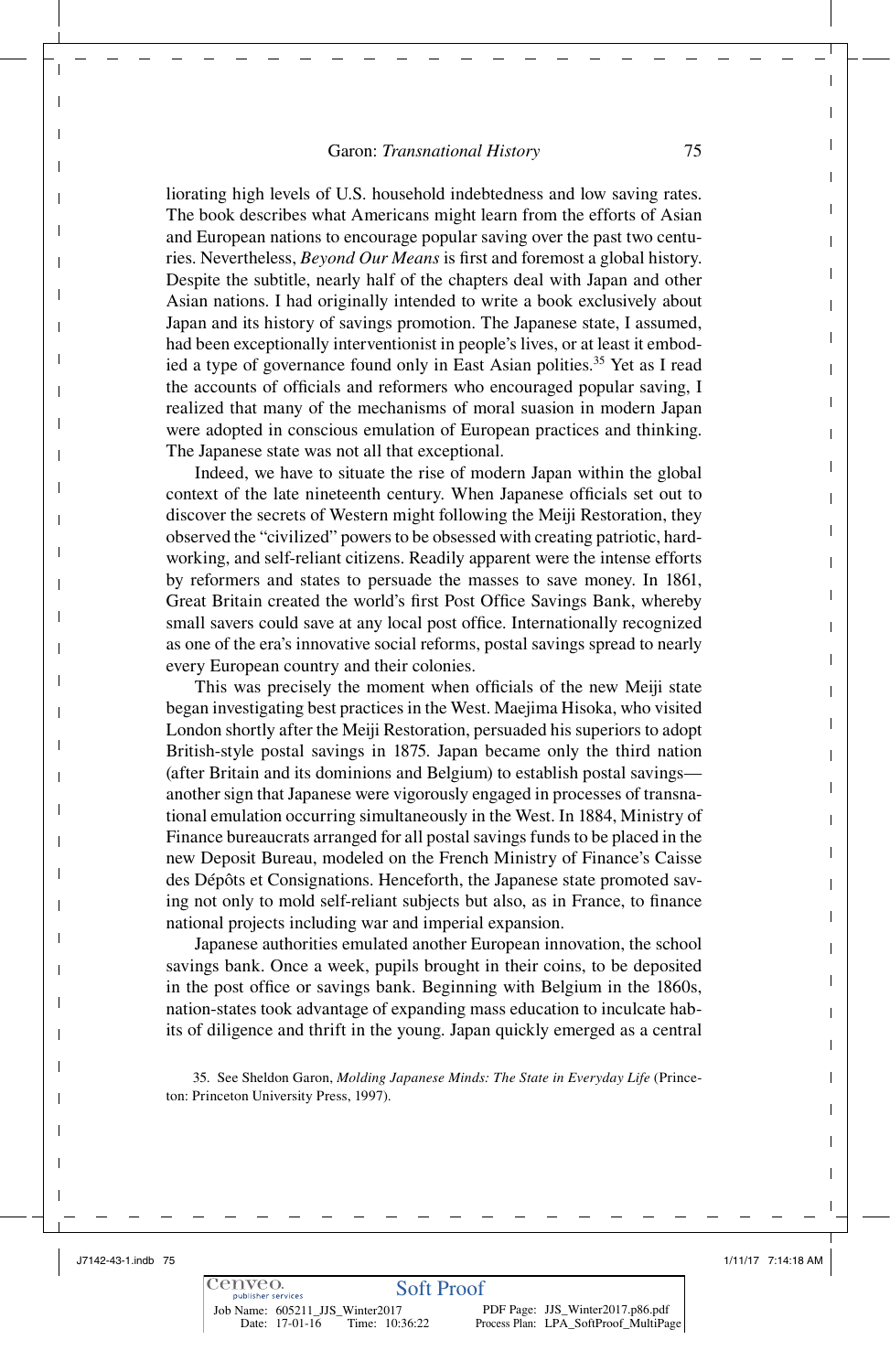player in the global history of saving. By 1906, one quarter of all Japanese elementary students held postal savings accounts—one of the highest rates of school saving in the world. And by 1910, a higher percentage of Japanese (roughly 35 per cent) held savings accounts than Britons, French, or Germans.36

This story illuminates the intersection of transnational history and comparative history, and why both are essential. Transnational connections help explain how the institutional encouragement of household saving became a part of modern Japanese governance and national identity. But the mere availability of foreign models does not fully account for Meiji Japan's adoption of European savings institutions. We must compare the historical contexts in *both* Japan and the European societies. Modern Japan inherited strong traditions of "thrift" from the preceding Tokugawa period (1603– 1868). Shogun and *daimyo* had relentlessly exhorted subjects to economize. Increasingly, merchants and peasant reformers, notably Ninomiya Sontoku (1787–1856), communicated more positive messages of saving grain or money for future prosperity.

Late Tokugawa-era developments meshed well with evolving Western thinking and practices, as illustrated by the success of the Japanese translation in 1871 of Samuel Smiles's *Self-Help,* a Victorian-era bestseller. Smiles emphasized the importance of "character," self-control, and diligence and thrift. These virtues appealed to Confucian-educated samurai, merchants, and rich peasants.37 However, to understand why Smiles made such a hit in Meiji Japan, we must also place his original writings in Britain in a more global context. His books *Self-Help* (1859) and *Thrift* (1875) were hardly odes to rugged individualism as they are often caricatured. Smiles preached that character building and nation building were two sides of the same coin. Like many liberals of the era, he insisted that only when the state established institutions like schools and postal savings banks would working people be able to help themselves. Smiles himself championed the creation of the Post Office Savings Bank and school savings programs in Britain. Accordingly, many Japanese officials read Smiles as a proponent of inculcating diligence and thrift in the people to create a powerful and prosperous nation.<sup>38</sup>

Japan's triumph in the Russo-Japanese War marks another transnational moment in the realm of character building and nation building. The world would no longer regard Japan as a mere emulator but rather as a key agent in global history. Many Westerners looked to plucky Japan as a model for the reinvigoration of their own societies. Obsessed with a sense of national

<sup>36.</sup> Garon, *Beyond Our Means,* pp. 144, 155.

<sup>37.</sup> Earl H. Kinmonth, *The Self-Made Man in Meiji Japanese Thought: From Samurai to Salaryman* (Berkeley: University of California Press, 1981), chapter 1.

<sup>38.</sup> Garon, *Beyond Our Means,* pp. 48–57, 151–58.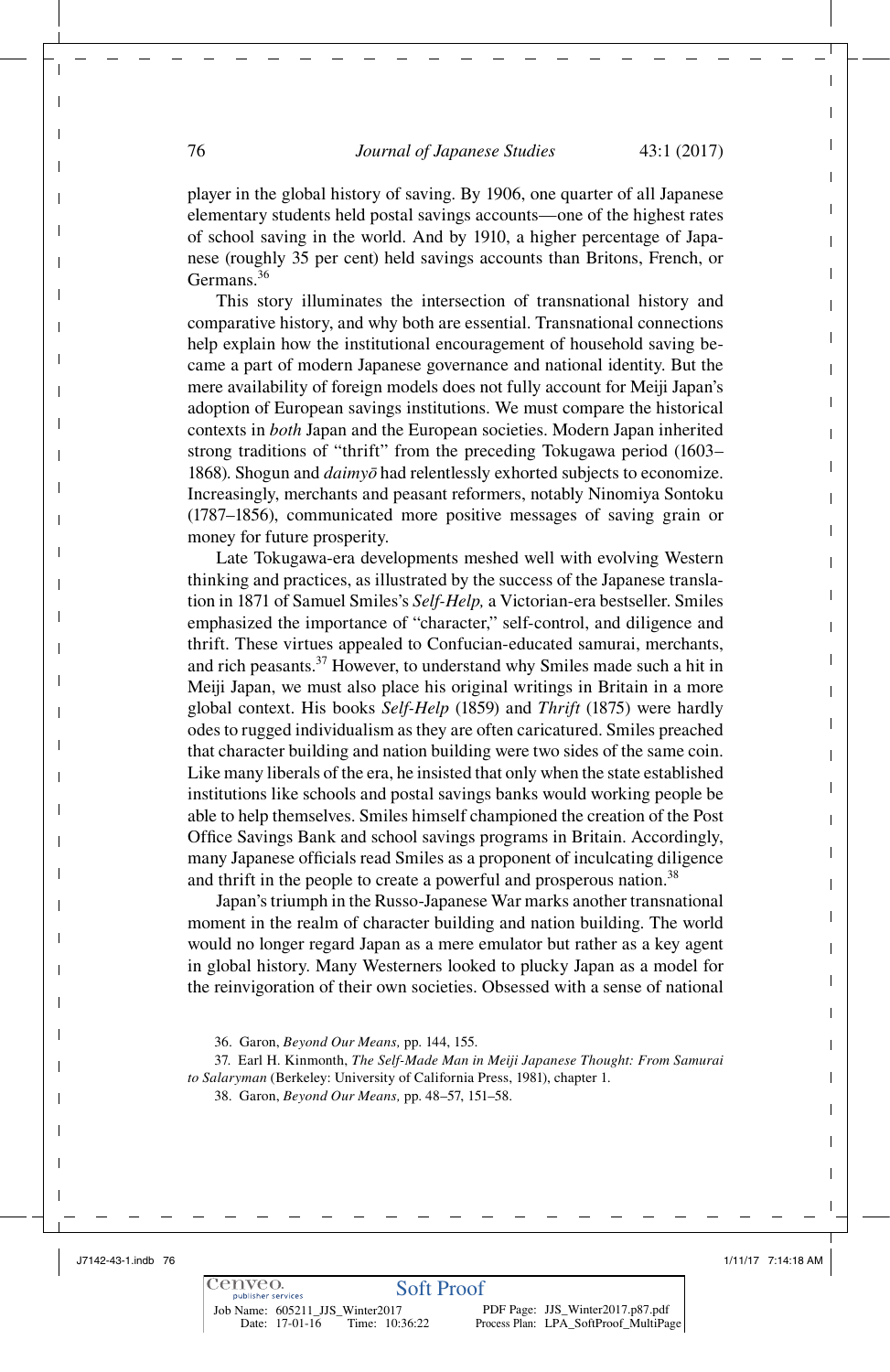decline, British proponents of "national efficiency" remarked upon the Japanese state's success in molding a patriotic, frugal people who sacrificed for their country at home and on the battlefield. In *Great Japan: A Study in National Efficiency*, the journalist Alfred Stead wrote admiringly of schoolchildren, farmers, and laborers patriotically saving in post offices and banks to finance the war. In Japan, "no one Atlas is left to bear up the skies—every man, woman, and child is ready and proud to share the task." This was because, claimed Stead, every Japanese embodied "Bushido" in their frugality and self-sacrifice. They "retain all the instincts of the samurai."<sup>39</sup>

It is in *bushido*, "the way of the samurai," that we grasp the surprisingly global circularity of national identities. *Bushido* would come to connote the unique and fanatical spirit of the Japanese people during World War II. But that was not its origins. Only a small percentage of families in the Tokugawa era were samurai, and it would have been presumptuous for commoners to identify with samurai values. The modern cult of *bushido* may be explained largely in transnational terms. In 1899, the Quaker educator Nitobe Inazō published *Bushido: The Soul of Japan*, declaring that *bushido* had "permeated all social classes" since the Meiji Restoration. Nitobe wrote the book in English, not Japanese, and in dialogue with Western preoccupations about national reinvigoration. The book was widely reprinted in the United States and Britain, and soon translated into German, Swedish, Norwegian, and Polish. Nitobe claimed to have recognized the enormous influence of *bushidō* only after a Belgian jurist challenged him to explain how Japanese imparted "moral education" in the absence of European-style religious instruction in the schools.<sup>40</sup>

When Japan defeated Russia in 1905, Western observers embraced Nitobe's version of *bushido* as the most readily accessible explanation. The Japanese had triumphed allegedly because of loyalty to the nation, frugality, military valor, and an enduring tradition of "chivalry." However, these were also virtues in the contemporary West, as Great Power rivalries spurred nation-states to mobilize their peoples. Rather than regard *bushido* as uniquely Japanese, many Westerners proposed to emulate it. At the height of the Russo-Japanese War, H. G. Wells, himself a champion of "national efficiency," wrote *A Modern Utopia*, in which he called the incorruptible, austere guardians of his utopia the samurai.<sup>41</sup> Another British admirer of *bushidō* was Robert Baden-Powell, the general who founded the Boy Scouts

39. Alfred Stead, *Great Japan: A Study in National Effi ciency* (London: John Lane, 1906), pp. xvii, 28-30, 38, 50; G. R. Searle, *The Quest for National Efficiency: A Study in British Politics and British Political Thought, 1899–1914* (Berkeley: University of California Press, 1971), pp. 1–2, 57–59.

40. Inazo Nitobe, *Bushido: The Soul of Japan* (1899), 17th ed. (Tokyo: Teibi Publishing, 1911), pp. v, ix.

41. H. G. Wells, *A Modern Utopia* (London: Chapman and Hall, 1905), chapter 9.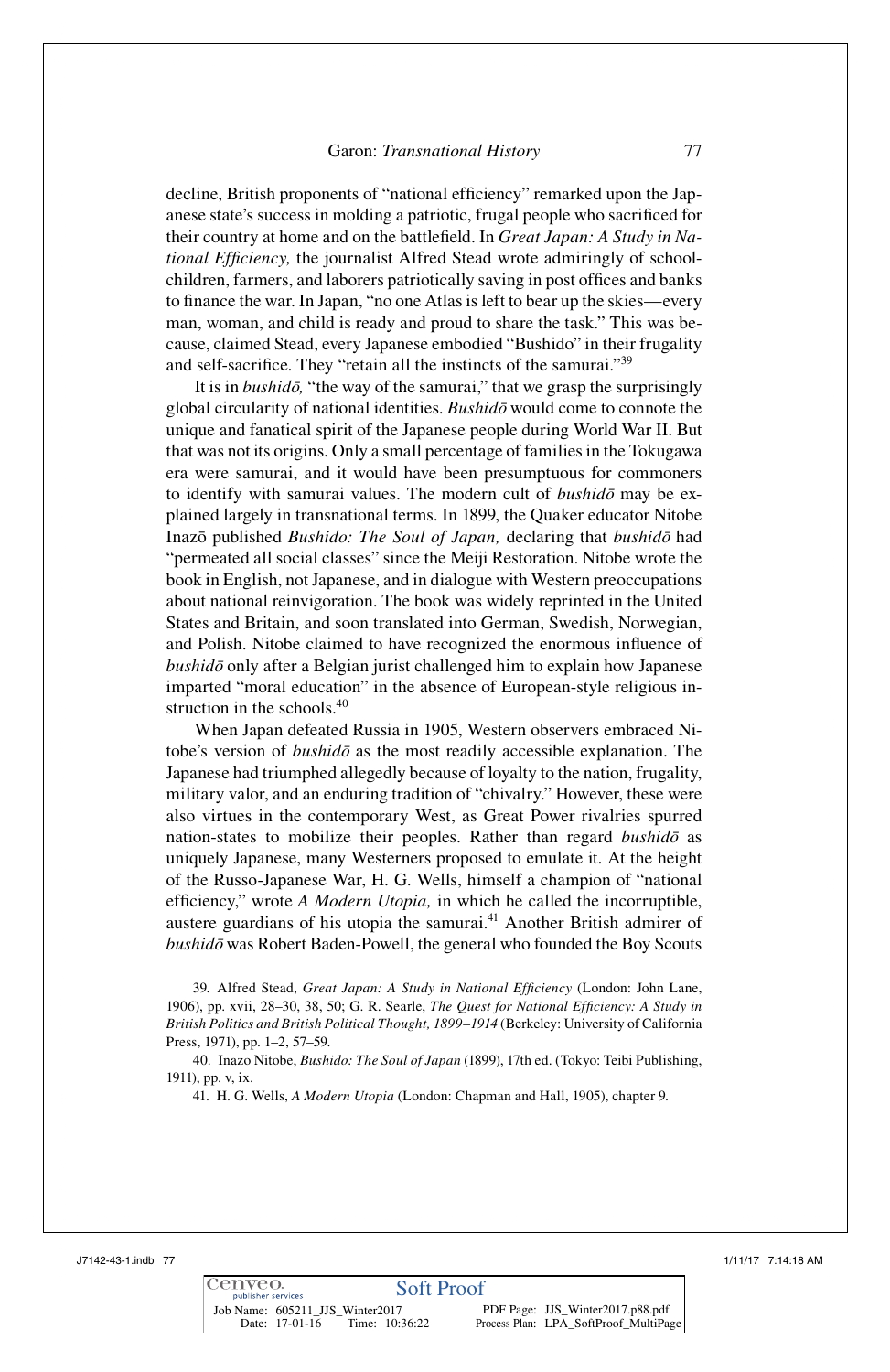in 1907 to revive "amongst us, if possible, some of the rules of the knights of old, which did so much for the moral tone of our race." Unfortunately, he noted, "chivalry with us has, to a large extent, been allowed to die out, whereas *in Japan, for instance, it is taught to the children so that it becomes*  with them a practice of their life.<sup>'42</sup> Whether *bushido* or the Boy Scouts, the new drive to inculcate youth in martial and civic virtues reflected direct transnational connections as well as larger global currents. Baden-Powell's efforts in turn influenced Japanese authorities to organize Boy Scout troops in the 1910s and 1920s as part of a larger movement to establish young men's associations (*seinendan*) at the grass roots.<sup>43</sup> As for *bushido*, Japanese elites did not commonly apply the term to their own people until after Nitobe's book became popular with Westerners. It was translated *back* into Japanese in 1908.<sup>44</sup>

In the realm of promoting saving, the circularity of transnational learning likewise continued over the next several decades. The British and French originally provided Japan with the model of a postal savings bank that would invest its growing funds to strengthen the nation. The Japanese state then launched the world's first war savings campaign during the Russo-Japanese War. After World War I broke out, the British government established an even more extensive National War Savings organization that reached down to local war savings associations. The Japanese Ministry of Finance in turn modeled its interwar savings drives after Britain's National Savings system, run by a similar central committee that coordinated grass-roots savings associations (*chochiku kumiai*). The Japanese state also emulated the British campaigns in the unprecedented recruitment of women's and religious organizations to encourage saving. When Japan embarked on war with China in 1937, officials again drew on the British model to institutionalize a war savings campaign that continued through the Pacific War.

The crushing defeat of Japan in 1945 did little to reverse the transnational impulses that promoted austerity and saving. The Japanese government mounted a new round of intrusive savings drives, this time called the National Salvation Savings Campaigns (1946–49). The campaigns aimed to curb hyper-inflation and generate the capital to finance the rebuilding of

42. Italics added. Robert Stephenson Smyth Baden-Powell, *Scouting for Boys: A Handbook for Instruction in Good Citizenship* (London: Horace Cox, 1908), chapter 7.

43. Richard J. Smethurst, *A Social Basis for Prewar Japanese Militarism: The Army and the Rural Community* (Berkeley: University of California Press, 1974), pp. 25–31. The Boy Scouts of Japan was founded in 1922, promoted actively by its Chief Scout, Gotō Shinpei, who twice served as home minister. J. Charles Schencking, *The Great Kantō Earthquake and the Chimera of National Reconstruction in Japan* (New York: Columbia University Press, 2013), p. 337, note 67.

44. Nitobe Inazō, *Bushidō*, trans. Sakurai Ōson (Tokyo: Teibi Shuppansha, 1908).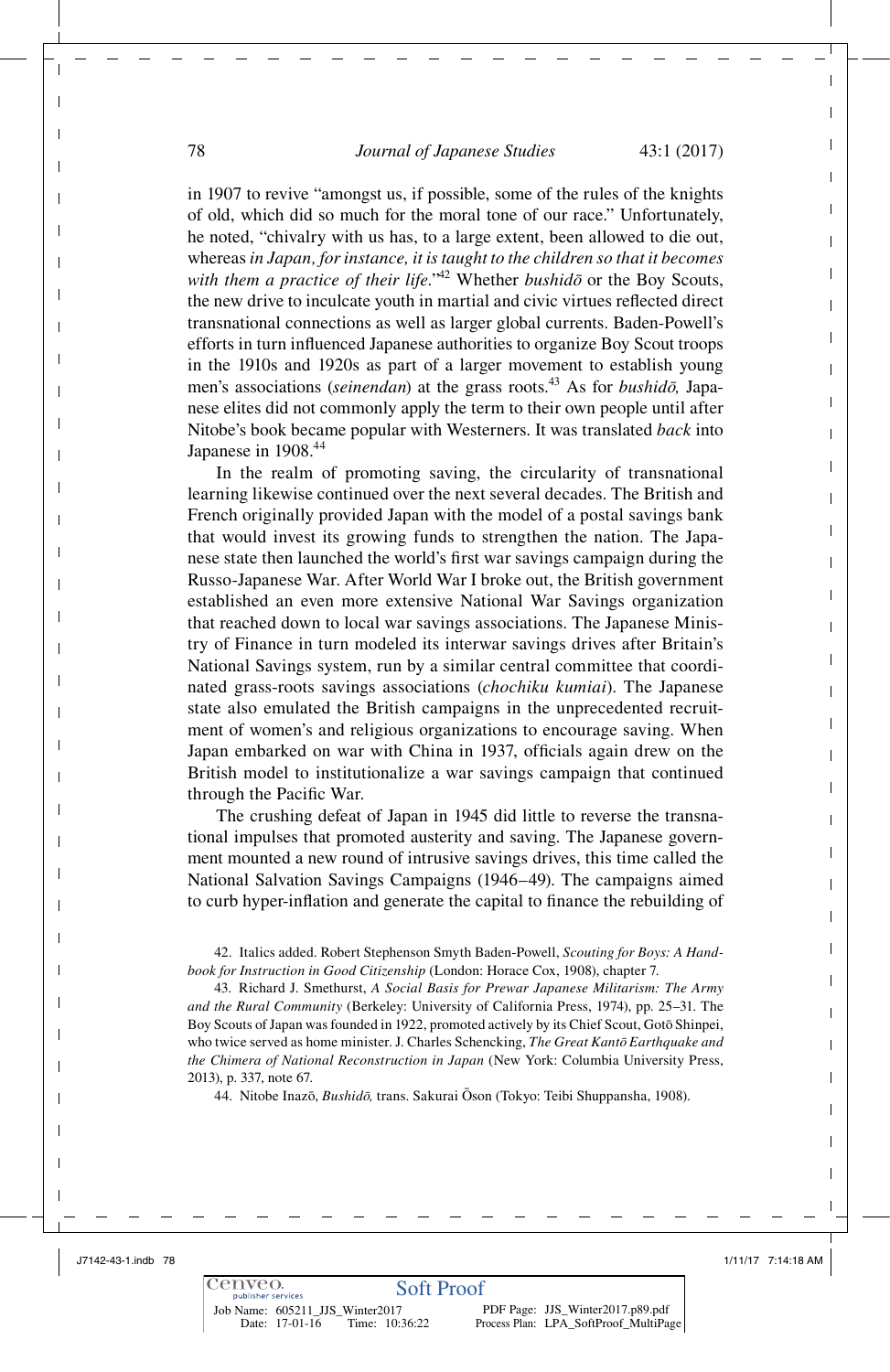bombed-out Japan. There was nothing exceptional about Japan's postwar austerity campaigns. As Japanese officials frequently noted, every warravaged state in Europe was also haranguing its people to economize and save—Britons, Soviets, French, Belgians, Dutch, and Germans. Throughout the 1950s, too, bureaucrats reported on best practices in savings promotion in Western Europe. The Japanese state continued to coordinate savings campaigns even as the economy recovered and grew. But so did most European governments.45

The case of postwar savings-promotion programs is an excellent illustration of how research on Japan can help in *getting global history right.* Many historians write about the irresistible advance of American-style "consumer society" in Europe and Japan after 1945.<sup>46</sup> But once again, the American model was not the only show on the global stage. In archives in Britain, France, and Belgium, I discovered histories of interventionist postwar "national savings" campaigns that resemble the Japanese story. Supported by conservative and social democratic parties alike, these campaigns aimed at financing industrial recovery and the new welfare states while constraining the conspicuous consumption of the rich.<sup>47</sup>

Japan later emerged as the world's leading model of savings-driven growth, inspiring developmental strategies in other Asian economies.<sup>48</sup> South Korea, a Japanese colony until 1945, inherited Japanese savings campaigns, savings associations, and postal savings. In 1969, the Bank of Korea emulated the Bank of Japan in setting up its own Central Council of Savings Promotion, which coordinated a series of "frugality campaigns." During the 1970s, Singapore transformed the British colonial-era Post Office Savings Bank into a Japanese-style institution that vigorously encouraged small savings, which the government likewise invested in developmental projects. In the 1980s and 1990s, the Japanese government regularly advised Southeast Asian states on practices to promote saving. As recently as the early 2000s, the central bank of Malaysia was actively emulating Japanese savings campaigns and distributing household account books to women. In China, too,

45. "Kaigai chochiku posutā, kyatchi fureezu-shū," *Chochiku jihō*, No. 19 (1954), pp. 67-71; "Berugii, Oranda ryōkoku no chochiku undo," *Chochiku jihō*, No. 43 (1960), pp. 56–57. For early postwar savings-promotion activities in Europe and Japan, see Garon, *Beyond Our Means,* pp. 210–20, 256–76.

46. Victoria de Grazia, *Irresistible Empire: America's Advance through 20th-Century Europe* (Cambridge MA: Belknap Press of Harvard University Press, 2005); Scott O'Bryan, *The Growth Idea: Purpose and Prosperity in Postwar Japan* (Honolulu: University of Hawai'i Press, 2009).

47. On European ambivalence toward American consumerism, see Lizabeth Cohen, "The Consumers' Republic: An American Model for the World?" in Sheldon Garon and Patricia L. Maclachlan, eds., *The Ambivalent Consumer: Questioning Consumption in East Asia and the West* (Ithaca NY: Cornell University Press, 2006), pp. 58–62.

48. Garon, *Beyond Our Means,* chapter 10.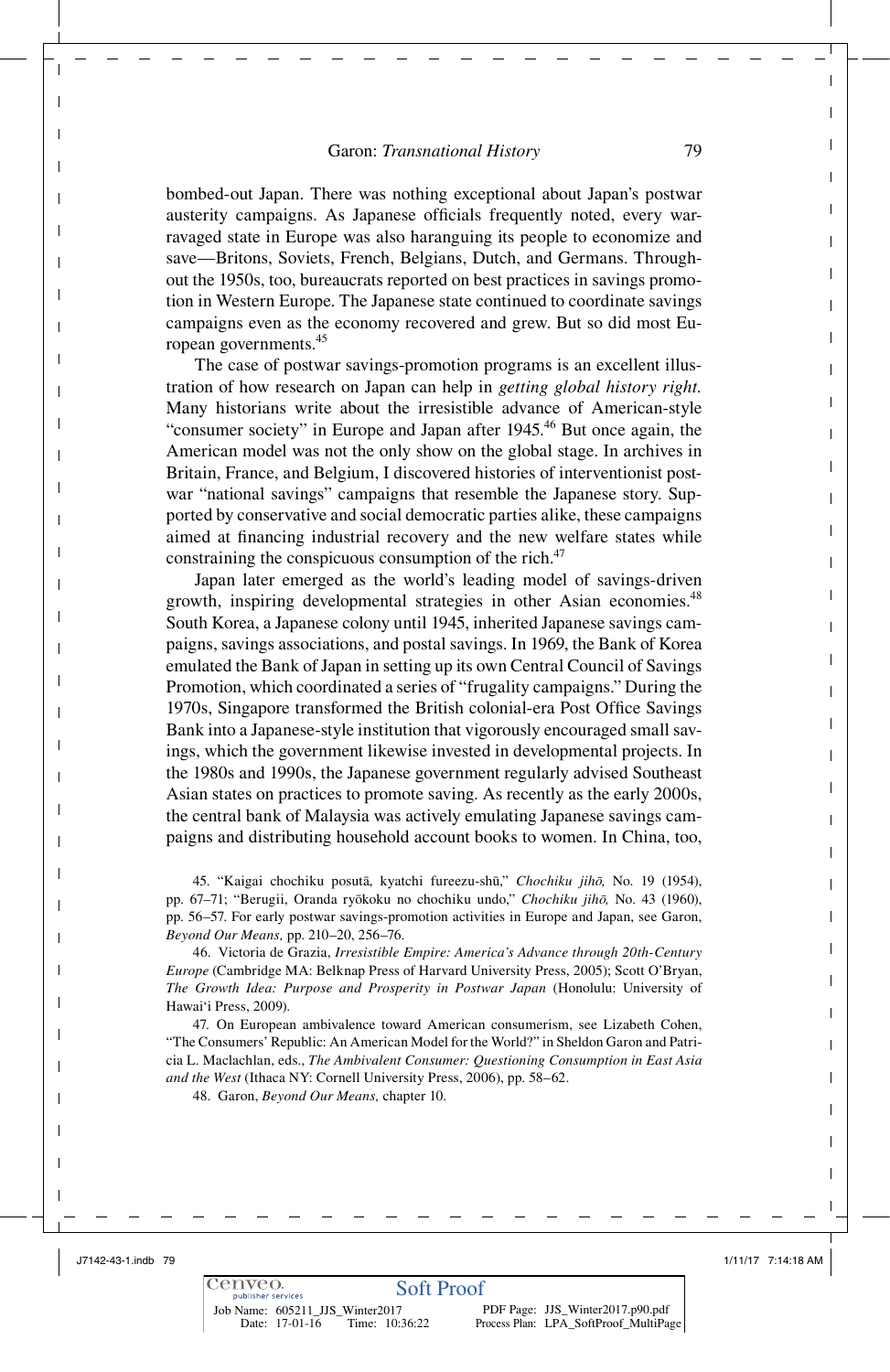following the leadership's decision to reform the economy in the late 1970s, Japanese and Chinese officials worked together to expand China's postal savings system and other savings-promotion programs.

Nowadays, we think of "thrift" as a manifestation of "Asian values" or Confucianism. Few are aware that several European nations—Germany, France, Austria, Switzerland, Belgium, and Sweden—are among the world's top savers, currently saving at rates around ten per cent of disposable household income. *Beyond Our Means* describes how the high-saving nations of Europe and Asia share not a common cultural heritage but rather an interconnected modern history of intervening to encourage their peoples to save and avoid overindebtedness.

#### *The Transnational "Home Front": Its Construction and Destruction*

Thinking transnationally is equally useful in my current project on home fronts in Japan, Germany, and Britain in World War II. The study rests on archival research in those three countries plus the United States. Although several works explore the making of postwar global orders after 1918 and 1945, few transnational histories examine the wars themselves.<sup>49</sup> This is a missed opportunity. The two world wars were strikingly transnational moments. Millions of people crossed borders and oceans, while the warring states committed unprecedented resources to investigating, emulating, and improving on the tactics of enemies and allies alike. Military historians have long understood this, but not so historians of the home fronts. World War II was a global event, yet histories of the home front remain confined to individual nations. Books on the Japanese home front describe how civilians experienced food shortages and bombardment, as the authorities harangued them to fight to the finish against the expected U.S. invasion.<sup>50</sup> But rarely do historians explicate the transnational developments that led Japan and the other belligerents to use and abuse their citizens or the global thinking that made it "normal" for nations to target the enemy's civilian population.

Let us broaden the frame and consider that the concept and practices

49. See Sebastian Conrad and Dominic Sachsenmaier, eds., *Competing Visions of World Order: Global Moments and Movements, 1880s–1930s* (New York: Palgrave Macmillan, 2007); Sebastian Conrad, "The Dialectics of Remembrance: Memories of Empire in Cold War Japan," *Comparative Studies in Society and History,* Vol. 56, No. 1 (2014), pp. 4–33; Frederick R. Dickinson, "Toward a Global Perspective of the Great War: Japan and the Foundations of a Twentieth-Century World," *American Historical Review,* Vol. 119, No. 4 (2014), pp. 1154–83; Manela, *Wilsonian Moment.*

50. Samuel Hideo Yamashita, *Daily Life in Wartime Japan, 1940–1945* (Lawrence: University Press of Kansas, 2015); Thomas R. H. Havens, *Valley of Darkness: The Japanese People and World War Two* (New York: Norton, 1978).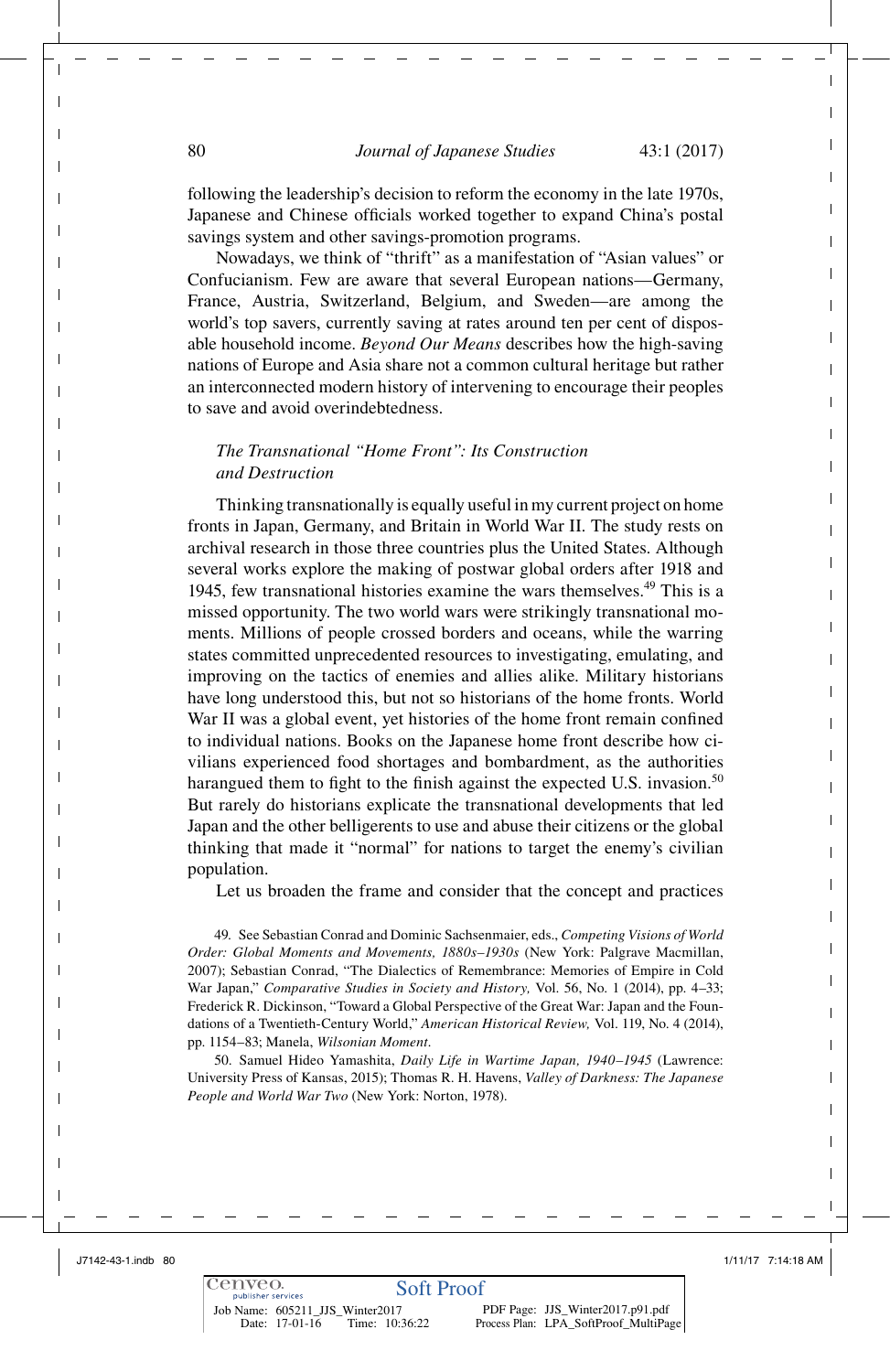of the "home front" in Japan were transnationally constructed. In the years leading up to World War II, planners around the world systematically investigated how other nations were preparing for what they all called "total war." Victory in the next war, they believed, depended not only on military success but also on how well each belligerent mobilized civilians to support the war effort at home. Total war introduced the common challenges of maintaining war production, feeding civilians, sustaining civilian morale, mobilizing household savings, and defending cities from aerial bombardment. By 1941, one might have journeyed from democratic Britain or Nazi Germany to Soviet Russia and authoritarian Japan, and recognized many familiar features of wartime life: air raid wardens, blackouts, evacuations, ration coupons, and unappetizing food substitutes. These similarities were far from coincidental but rather resulted from nations learning from each other's efforts to defend their home fronts. Transnational learning had its lethal side, as well. Between 1914 and 1945, strategies developed globally that aimed at winning wars by destroying the enemy's home front by blockade, bombardment, and "demoralizing" the civilian population.

Japan was at the center of these discourses, although it remains marginalized in efforts to write a more global history of civilians in World War II. In his magisterial book *The Bombing War,* Richard Overy deftly connects the histories of aerial bombardment throughout Europe. Japan, by contrast, merits only a few references, despite its key roles as both bomber and bombed.51 Japan's exclusion is no doubt related to its distance from the European theater and the challenge of reading Japanese sources. Yet it is also rooted in the widespread belief that wartime Japan was led by exceptionally fanatical and nativist figures who thought nothing of sacrificing their civilians. The United States confronted "these funny people who didn't know what the Western world was about," recalled I. I. Rabi, the brilliant Manhattan Project scientist.<sup>52</sup> In fact, Japan was much more connected to global currents at the height of World War II than most scholars recognize. Legions of military officers, bureaucrats, and experts continued to survey the latest trends in home-front mobilization in Europe.

The transnational story of the home front begins with the perceived lessons of World War I. The most influential of these involved the link between food and civilian "morale" in a protracted war.53 Imperial Germany provided

51. Richard Overy, *The Bombing War: Europe 1939–1945* (London: Allen Lane, 2013).

52. Interview with I. I. Rabi, in *The Day After Trinity: J. Robert Oppenheimer and the Atomic Bomb,* directed by Jon Else (1980); on Japanese leaders not caring about civilians' lives, see Tsuyoshi Hasegawa, "Were the Atomic Bombings of Hiroshima and Nagasaki Justified?" in Yuki Tanaka and Marilyn B. Young, eds., *Bombing Civilians: A Twentieth-Century History* (New York: New Press, 2009), pp. 116–17.

53. See Sheldon Garon, "The Home Front and Food Insecurity in Wartime Japan: A Transnational Perspective," in Hartmut Berghoff, Jan Logemann, and Felix Romer, eds., *The*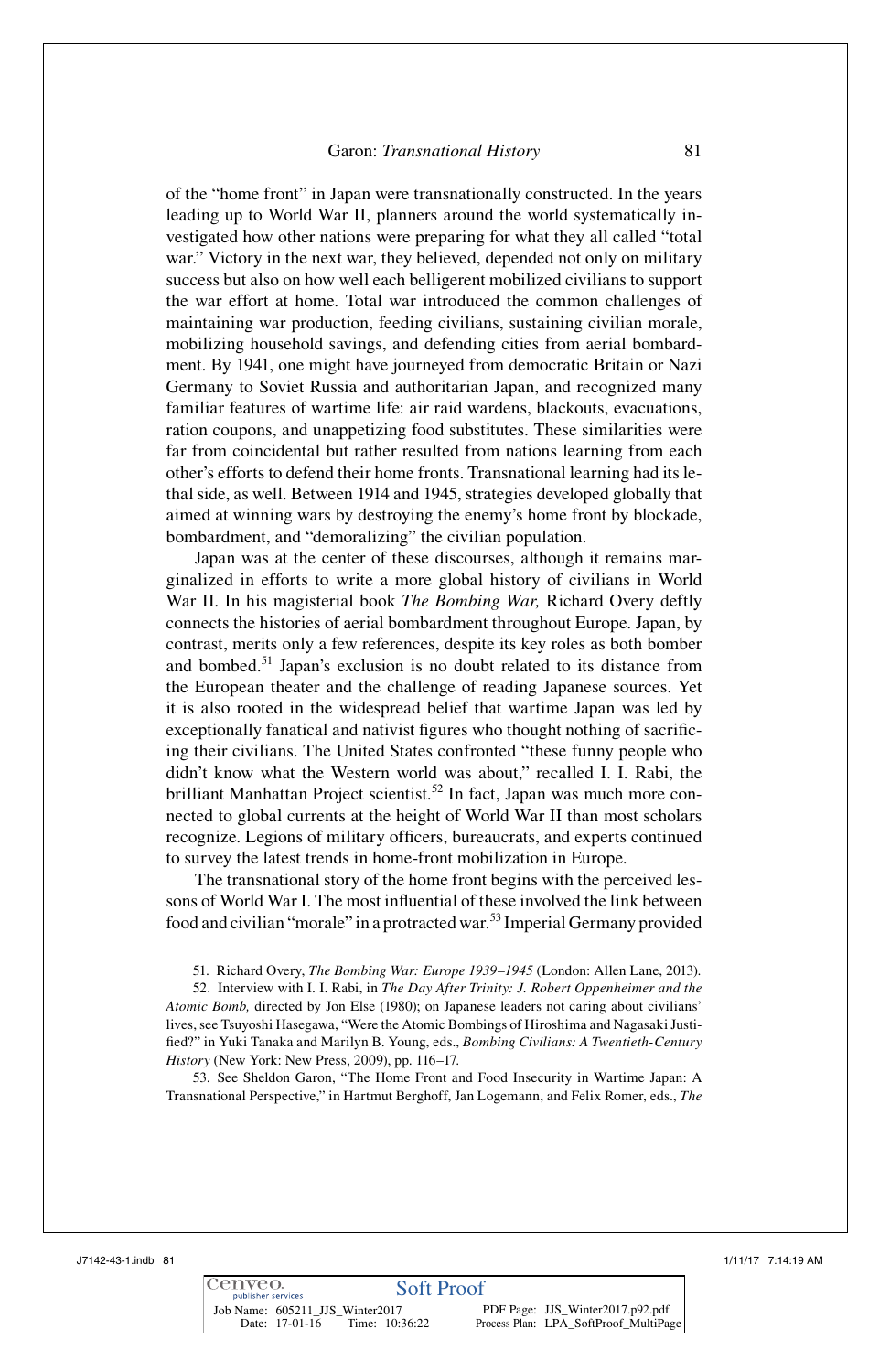the cautionary tale of a powerful belligerent that lost the war seemingly after its home front "collapsed." Aiming to foment discontent among German civilians against their government, British strategists had mounted a crippling blockade of goods and food bound for Germany. Together with the Reich's ineffectual food supply policies, the blockade resulted in dire food shortages. Large numbers of Germans died of starvation in the "turnip winter" of 1916–17 and its aftermath. Housewives protested in the streets against the government's food policies, and factory workers went on strike. In October and November 1918, sailors mutinied, and revolutionary workers' and soldiers' councils sprang up in many cities. The beleaguered kaiser abdicated and the new democratic leaders quickly agreed to the armistice of November 11 dictated by the Allied Powers.

The lessons of Germany's collapse in 1918 were not lost on Japanese observers. Fighting on the side of the Entente against Germany, the Japanese government studied the European home fronts more thoroughly than any other warring state. Several ministries dispatched young bureaucrats to investigate mobilization programs in Britain, France, Italy, and later the United States. Japanese officials also observed developments in Germany from nearby Switzerland and other neutral countries. Their highly detailed reports informed the special investigative commissions instituted in the ministries of Army, Navy, Foreign Affairs, Home Affairs, Finance, Education, Posts and Communications, and Agriculture and Commerce. Based on their observations of wartime states and societies, these commissions made crucial policy recommendations that would guide Japan over the next two decades in peace and war.<sup>54</sup>

For an influential clique in the Japanese Army, World War I demonstrated the centrality of "total national mobilization" (kokka sōdōin), later a core element in the global "total war" thinking of the 1930s. In future wars, these officers insisted, a successful nation must mobilize not just soldiers and war workers but also the material, human, and financial resources of the entire nation. That included recruiting women in nursing, food distribution, war savings campaigns, and factories, as the Europeans and Americans had recently done. As the Army's Provisional Military Investigative Commission put it in 1917, "warfare in this day and age truly demands the total energies of the nation."55 Civil bureaucrats too noted the success of Britain and other belligerents in organizing neighborhoods into savings associations

*Consumer on the Home Front: Second World War Civilian Consumption in Comparative Perspective* (Oxford: Oxford University Press, 2017).

<sup>54.</sup> Jan Peter Schmidt, "Nach dem Krieg ist vor dem Krieg—Der Erste Weltkrieg in Japan: Medialisierte Kriegserfahrung, Nachkriegsinterdiskurs und Politik, 1914–1918/19" (Ph.D. diss., Ruhr-Universität Bochum, 2013), pp. 267–72.

<sup>55.</sup> Rinji Gunji Chōsa Iin, *Ōshūsen to kōsen kakkoku fujin* (Tokyo: Rinji Gunji Chōsa Iin, 1917), p. 1; Rinji Gunji Chōsa Iinkai [Nagata Tetsuzan], "Kokka sōdōin ni kansuru iken,"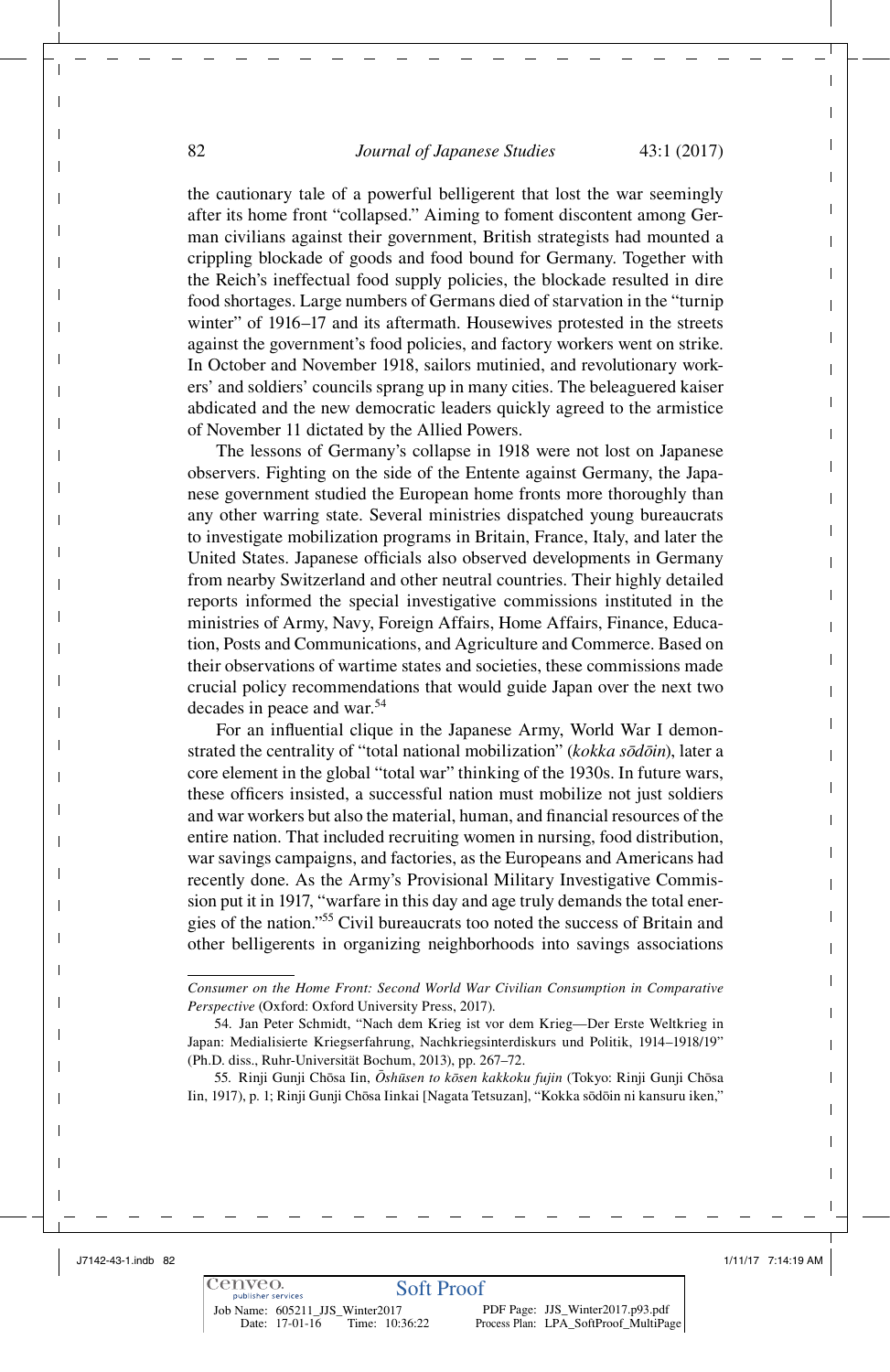and food committees. When Home Ministry officials in the early 1920s directed local authorities to establish residential women's groups (*fujinkai*) in villages and urban districts, they pointedly cited European precedents from the recent war.<sup>56</sup>

Japanese officials paid particular attention to the question of food and home-front morale in World War I, drawing much the same conclusions as the Europeans. Observers admired Britain's rationing program and the campaigns to persuade civilians to waste less food and grow vegetables in empty urban spaces. Conversely, they repeatedly invoked Imperial Germany's failure to feed its people as a warning about what might befall an unprepared Japan in the next war. Japanese officers reported on Germany's food shortages and their role in inciting workers' riots as early as 1917. Over the next decades, the Japanese Army's food experts embraced the German high command's "stab in the back" legend that "in the previous European War, although Germany was winning militarily, it collapsed from within because of food shortages."57

The lessons of World War I took on immediacy for Japanese officials in the wake of their own crisis of "1918." In July and August, townspeople and workers throughout Japan took part in "rice riots" as the price of rice soared. Many Japanese connected the rice riots to food riots sweeping Russia, Germany, and Austria-Hungary. Taking a cue from wartime European food programs, the Japanese state responded with twin policies to diversify the national diet while increasing the supply of food that could be imported from the rest of the Japanese empire. During the 1920s and 1930s, the authorities enlisted nutrition scientists and women's representatives to instruct households to supplement rice with vitamin-rich barley, beans, and more vegetables. They also aggressively encouraged the cultivation of Japanese varieties of rice in colonial Korea and Taiwan, sugar in Taiwan, and soybeans and grains in Manchuria.<sup>58</sup> In 1936, Japanese experts declared food self-sufficiency within the empire. Nor did the first two years of war in China diminish the Japanese food supply. Concluded economist Elizabeth Schumpeter in 1940, the Japanese empire's "food supply is more than sufficient *even under war conditions.*"<sup>59</sup>

May 1920, in Kōketsu Atsushi, *Sōryokusen taisei kenkyū* (Tokyo: Shakai Hyōronsha, 1981), pp. 213–44; Schmidt, "Nach dem Krieg," pp. 273–75, 286–87, 307–8.

<sup>56.</sup> Garon, *Molding Japanese Minds*, pp. 126–29.

<sup>57.</sup> Fujioka Manzō, "Saihō senjō sakusen keika oyobi kōsenkoku no jōtai (shōzen)," Seiyū, No. 208 (July 5, 1917), p. 8; Marumoto Shōzō, *Kūshū to shokuryō* (Tokyo: Tōka Shobō, 1944), preface, pp. 40–44.

<sup>58.</sup> Katarzyna J. Cwiertka, *Modern Japanese Cuisine: Food, Power and National Identity* (London: Reaktion, 2006), pp. 68–69, 79–84, 120–22.

<sup>59.</sup> Italics added. E. B. Schumpeter, "Japan, Korea and Manchukuo, 1936–1940, " in Schumpeter et al., eds., *The Industrialization of Japan and Manchukuo, 1930–1940* (New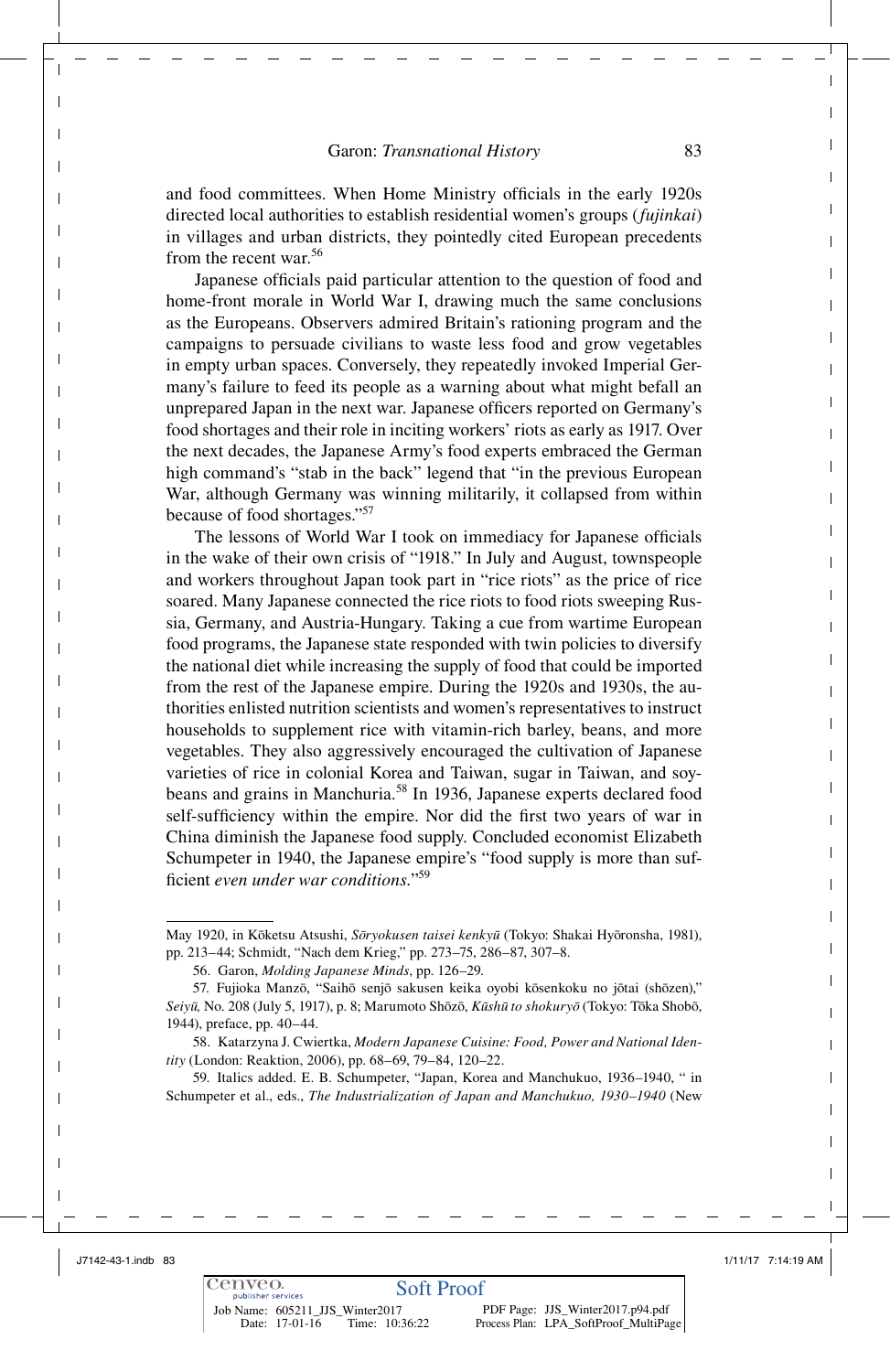After Japan launched the Pacific War in December 1941, planners implemented many of the food policies they had observed in Britain and Germany in the early stages of World War II. The Japanese regime had already introduced rationing of rice in the six big cities in April 1941, extending the system to the rest of the nation in February 1942. Officials transformed the Ministry of Agriculture and Forestry into a "ministry of food" as found in Britain and Germany. The ministry became responsible for the production, collection, distribution, and pricing of all food. $60$  Nutritionists boasted that Japan would avoid the fate of Germany in 1916–18 because Japanese food rations—rich in protein and low in fat—would nourish the people at lower caloric levels than the fattier German diet.<sup>61</sup>

As it turned out, Japan's transnationally inspired food policies barely sustained Japanese civilians for the remainder of the war. In the end, the Japanese home front succumbed to even worse hunger than had plagued the German people in 1918. Allied attacks on Japanese shipping effectively halted rice and sugar imports from Southeast Asia and Taiwan by the end of 1944. The blockade of Japan became nearly total in the war's last months in a U.S. offensive called Operation "Starvation." B-29 bombers dropped aerial mines in the waters of the Straits of Shimonoseki, the Inland Sea, and the western Japanese ports that handled shipments of food and fuel from Korea, Manchuria, and China. The blockades cut as much as 20 per cent of Japanese food consumption as measured by calories.<sup>62</sup> Although we fixate on the role of the two atomic bombs in ending the war, we must also consider that influential Japanese leaders and industrialists had already concluded that malnourished civilians were too weak to work or resist the expected U.S. invasion. Alluding to the transnational specter of another "1918," former prime minister Konoe Fumimaro warned that worsening deprivations on the home front would fuel popular unrest and a "Communist revolution."63

As important as food issues were in constructing the transnational home front, defense against aerial bombardment emerged as the single most important imperative in mobilizing everyday life in Japan and among the European belligerents. Here, too, offense and defense were everywhere linked

York: Macmillan, 1940), pp. 277, 279; B. F. Johnston, *Japanese Food Management in World War II* (Stanford: Stanford University Press, 1953), pp. 67–68, 50–66.

<sup>60.</sup> Johnston, *Japanese Food Management,* pp. 178–84.

<sup>61.</sup> Inoue, *Kessen eiyōgaku*, pp. 16–17, 103–5.

<sup>62.</sup> United States Strategic Bombing Survey, Naval Analysis Division, *The Offensive Mine Laying Campaign against Japan* (Washington: USSBS, 1946), pp. 14–16; Frederick M. Sallagar, *Lessons from an Aerial Mining Campaign (Operation "Starvation"),* A Report Prepared for United States Air Force Project Rand (Santa Monica CA, 1974); Johnston, *Japanese Food Management,* pp. 138–43.

<sup>63. &</sup>quot;Konoe Memorial," February 14, 1945, in David Lu, ed., *Sources of Japanese History,* Vol. 2 (New York: McGraw-Hill, 1974), p. 170.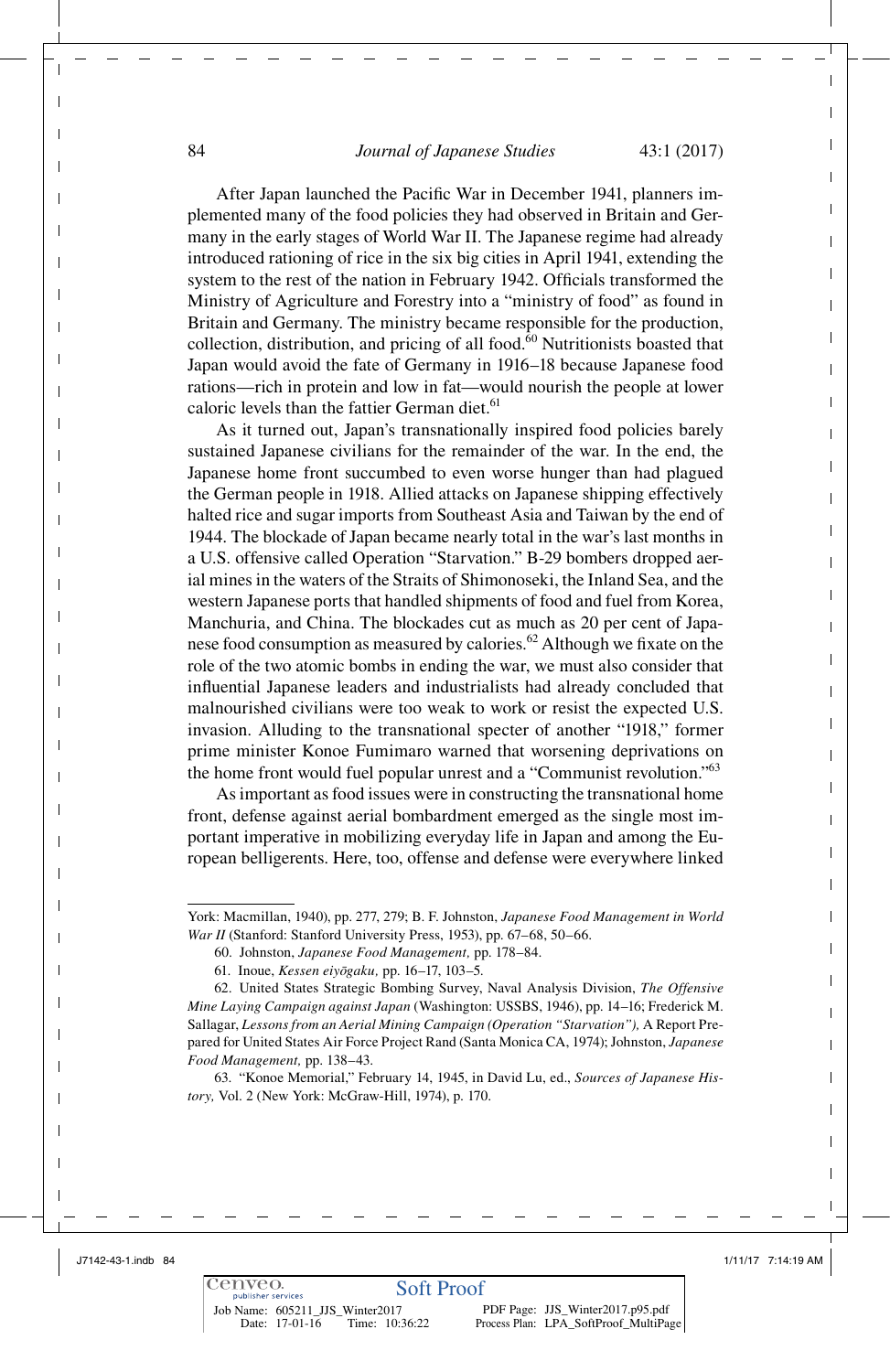from the start. Already in World War I, German Zeppelins and bombers killed hundreds in London and Paris, and British and French air forces bombed towns in Germany's industrial heartland. Following the war, influential air strategists, notably Italy's Giulio Douhet in 1921, argued that destroying cities would win wars independently of ground combat. Working- class neighborhoods were their preferred target. Bombardment, they prophesied, would terrorize and "demoralize" workers into pressing their governments to surrender, just as the British blockade and food shortages had reputedly accomplished in Germany in 1918.

These ideas of "strategic bombing" spread among militaries in Europe, the United States, and Japan during the interwar decades. Echoing Douhet, the French Army aviation expert Marcel Jauneaud in 1922 advised Japan's Army Aviation Department to build long-distance bombers that could burn the enemy's capital, destroy its factories, and demoralize the populace.<sup>64</sup> Japan's naval and army air forces went on to become the world's leading practitioner of strategic bombing on the eve of World War II. From 1938 to 1941, Japanese planes repeatedly fi rebombed Chongqing, the Chinese Nationalist government's rearguard capital, which lay hundreds of kilometers behind the front lines. An estimated 11,885 to 15,000 residents died. This was one of the first times that air power attempted to defeat the enemy by sustained attacks on its capital city, and the British and German air forces keenly monitored the Japanese campaign.<sup>65</sup>

After war broke out in Europe in September 1939, the German Luftwaffe staged deadly air raids on Warsaw, Rotterdam, and then Britain in the "Blitz" (1940–41). Yet it was the British and later the Americans who fully embraced Douhet's ideas. The British developed the tactic of nighttime "area bombing," by which bomber commands targeted urban centers

64. Juergen Paul Melzer, "Assisted Takeoff: Germany and the Ascent of Japan's Aviation, 1910–1937" (Ph.D. diss., Princeton University, 2014), p. 140; for the origins of strategic bombing, see Sheldon Garon, "Ursprünge und Entwicklung der Strategischen Bombardierung," in Gorch Pieken, Mathias Rogg, and Ansgar Snethlage, eds., *Schlachthof 5: Dresdens Zerstörung in literarischen Zeugnissen* (Dresden: Militär Historisches Museum, 2015), pp. 29–41.

65. Tatsuo Maeda, "Strategic Bombing of Chongqing by Imperial Japanese Army and Naval Forces," in Tanaka and Young, eds., *Bombing Civilians,* pp. 135–53; Edna Tow, "The Great Bombing of Chongqing and the Anti-Japanese War, 1937–1945," in Mark Peattie, Edward J. Drea, and Hans van de Ven, eds., *The Battle for China* (Stanford: Stanford University Press, 2011), pp. 256–82; "Japanese Air-raids on Chungking and in Chungking Consular District in August, 1940," from A. J. Martin, Consul General, Chungking, to Ambassador Sir Archibald Clark Kerr, British Embassy, Shanghai, Sept. 17, 1940, Reports on Effects of Japanese Air Raids. Estimates of Strength of Chinese Air Force, 1939 August-1945 March, Records of War Office, WO 208/299, The National Archives of the UK (hereafter, TNA); Sudō Kinji, "Bomben auf Tschungking," *Der Adler* (German Air Ministry), No. 24 ( November 1941), pp. 592–93.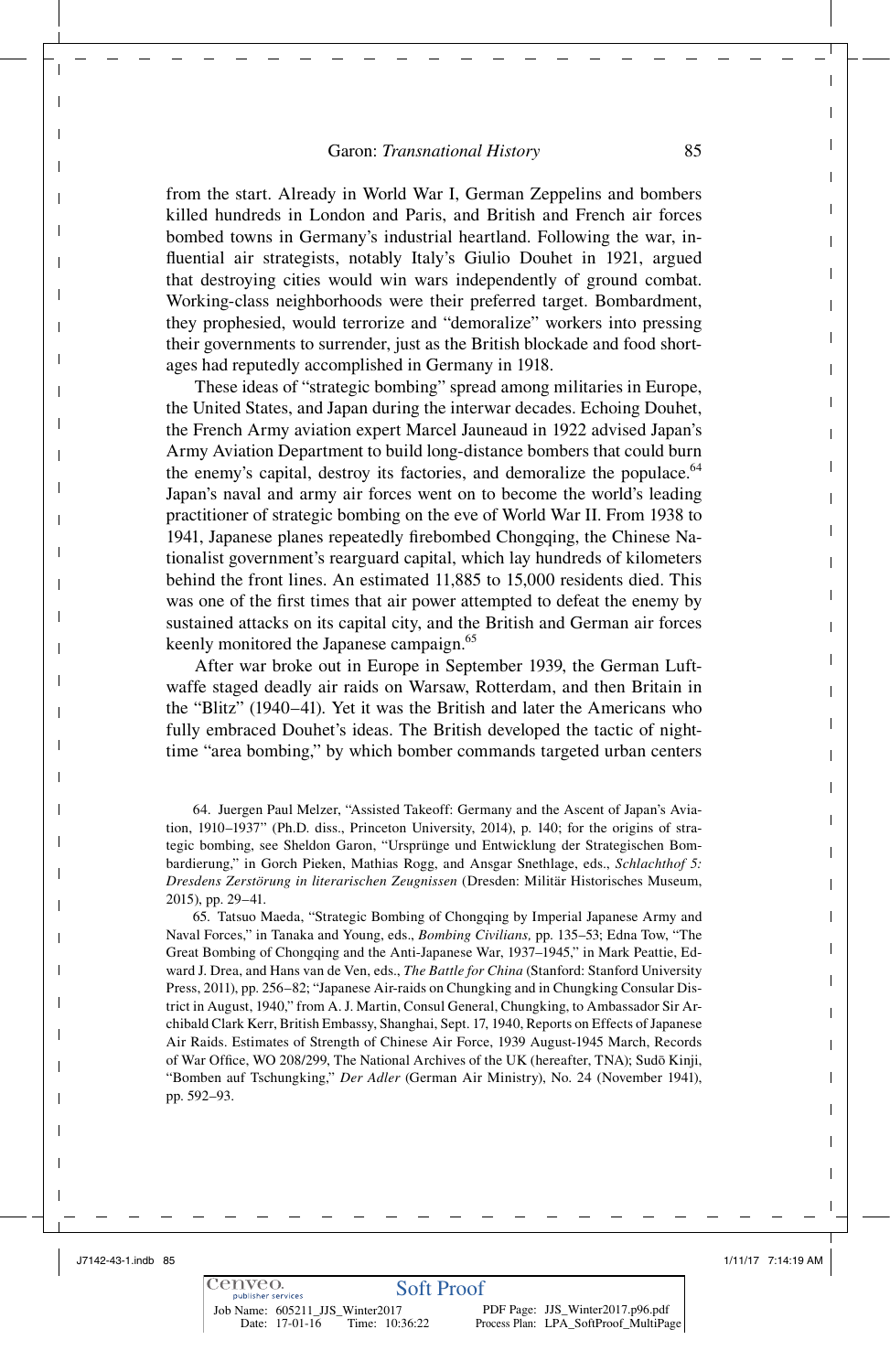and densely populated workers' neighborhoods in Germany. The U.S. Army Air Force (USAAF) preferred precision bombing of military-industrial targets, but the Americans joined the British in firebombing cities in the war's final months. Their tactics reflected the evolving transnational thinking that the bombardment of workers would decimate the enemy's war production while inciting the surviving workers to rise up in revolution against Hitler. In another transnational leap, what the Allies learned in destroying German cities was quickly transferred to the USAAF's firebombing campaign against Japanese cities in 1945. These tactics included bombing city centers, targeting working-class neighborhoods, dropping ever-more lethal incendiary bombs (notably napalm), and finally expanding the bombing campaign beyond the metropolitan areas to scores of small and medium cities throughout Japan. In one night alone on March 9–10, raids by nearly 300 B-29s succeeded in killing 100,000 residents in central Tokyo.

As nations during the interwar decades prepared to destroy each others' home fronts, they simultaneously drew on transnational knowledge to devise ways of defending their own cities from air attacks. Experts—including Japanese observers posted in Europe in 1916–18—distinguished "active" air defense (antiaircraft guns or fighter planes) from "passive" defense. Later known as "civilian defense" or civil defense, passive defense referred to evacuation of civilians and the construction of air raid shelters. Increasingly, however, civilian defense sought not simply to protect civilians but also to mobilize them to take part in their own defense. After World War II broke out in Asia and Europe, millions of men and women were recruited to serve as neighborhood-based air-raid wardens, auxiliary firefighters, fire watchers, first-aid workers, and members of workplace civil defense groups.

If one is prepared to think transnationally in the archives, it is not difficult to grasp the rapid circulation of ideas and practices of civil defense. The same phrases appear in Japanese, British, German, and French documents, and at roughly the same time and in the same contexts. Civil defense in each country developed out of leaders' fears that future air raids would trigger mass panic and the immediate collapse of the home front. In Britain, the Home Office reported the dire "loss in morale" after Germans bombed London in World War I. In 1924, the government's Sub-Committee on Air Raid Precautions began secretly formulating civil defense polices that would prevent "panic," "chaos," and "moral collapse" in the aftermath of future attacks on London.<sup>66</sup>

The Japanese state went further, establishing itself as one of the pio-

66. Air Raid Precautions Committee, 10th meeting, December 1, 1924, 17th meeting, March 30, 1925, and "Air Staff Notes on Enemy Air Attack on Defended Zones in Great Britain," A.R.P./5, May 28, 1924, Memoranda, Records of the Cabinet Office, Committee of Imperial Defense, CAB 46/1 and 46/3, TNA.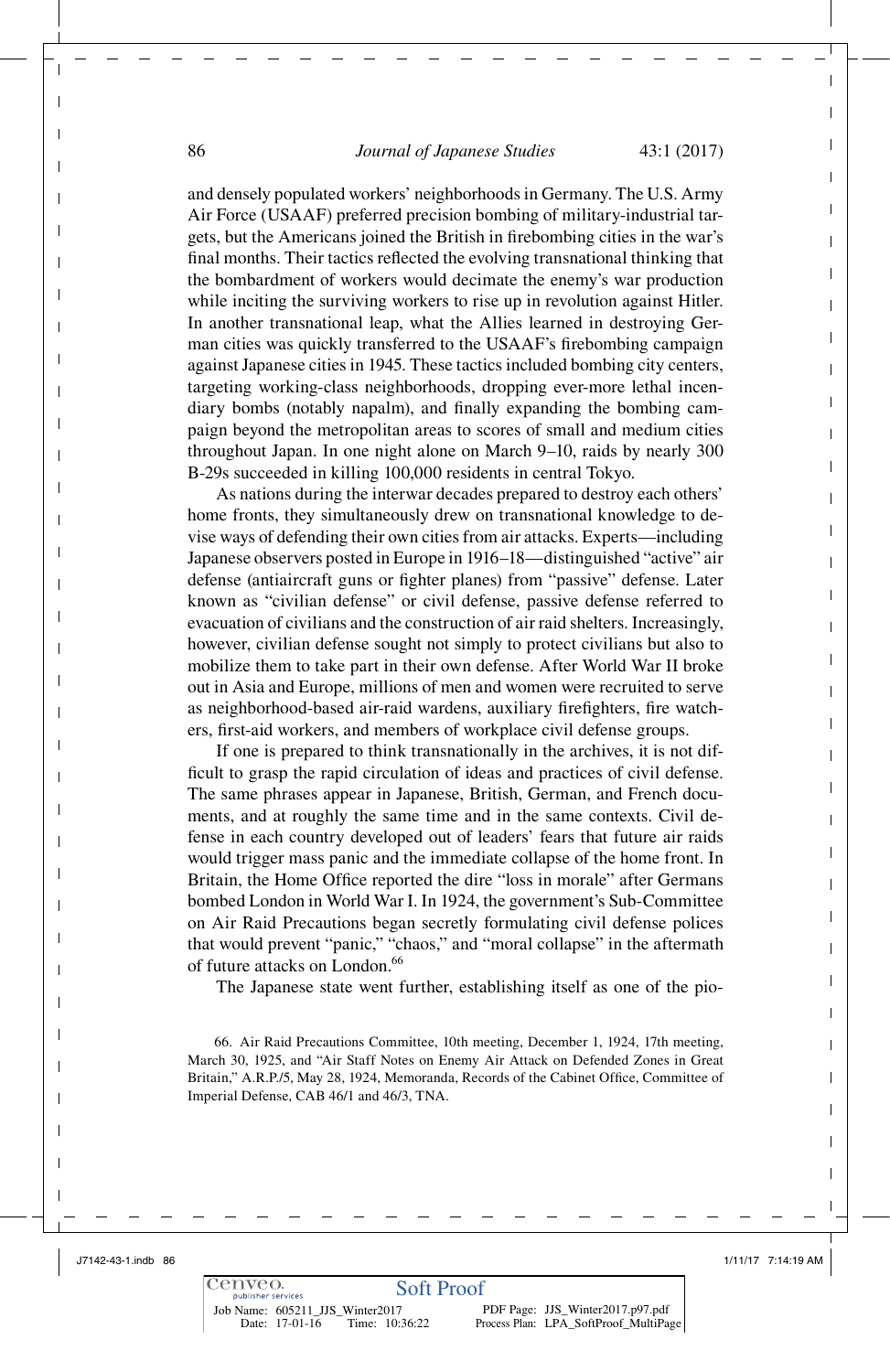neers in civil defense. In July 1928, Army and civil authorities held the world's first mass air-raid drill in Osaka, mobilizing two million residents from the state-organized women's, youth, and veterans' associations. The Western press and foreign embassies widely reported the exercise.<sup>67</sup> Japanese interest in air defense was rooted in the confluence of transnational and domestic developments. During World War I, Japanese Army observers in London and Paris had reported that German bombers preferred to "menace" civilians rather than target military sites. In the future, speculated the Provisional Military Investigative Commission in 1919, were enemy planes to firebomb Japan's cities of wood, the raids would "eviscerate civilian morale" (*kokumin no shiki o sōshitsu seshimuru*).<sup>68</sup> Those transnational nightmares became all too real in the Great Kanto Earthquake of 1923. The earthquake and ensuing fires killed some 100,000 people in Tokyo and Yokohama. Army and civil authorities were shocked by the breakdown of public order. Vigilante groups murdered several thousand Korean migrants and hundreds of Chinese. General Ugaki Kazushige, the future Army minister, wrote in his diary: "Chills run down my spine when I think that the next time Tokyo suffers a catastrophic fire and tragedy on this scale, it could come at the hands of an enemy air attack." The earthquake strengthened the position of officials who wished to prepare urban residents for air raids. The Japanese takeover of Manchuria in 1931–32 and then war with the Republic of China in 1937 accelerated the building of a nationwide civil defense system reaching from the ministries down to the neighborhoods.<sup>69</sup>

Although few Japanese would have appreciated it at the time, the state's access to transnational knowledge powerfully shaped the mobilization of their everyday lives. During the first half of the 1930s, many nations recognized that the main threat to the cities would come from incendiary bombs rather than high-explosive bombs or poison gas (the major powers had by then ratified the 1925 Geneva Protocol against chemical and biological weapons). Incendiary bombs could be dropped by the thousands in the form of small "stick" bombs that fell through the roofs of houses. Professional firefighters would be overwhelmed, concluded Weimar Germany's Ministry of Interior in 1932. German officials therefore proposed to create

67. See, for example, "The Air Manoeuvres," *Daily Telegraph* (London), August 16, 1928, p. 8, and the diplomatic cable from Deutsche Botschaft, Tokio, to Auswärtiges Amt, "Luftangriffe," December 29, 1928, Luftschutz für die Zivilbevölkerung, Vol. 2, October 1928–June 1929, R32813, IIF Luft, Politische Archiv, Foreign Office, Germany, Berlin (hereafter, PA).

68. Rinji Gunji Chōsa Iin, *Sansen shokoku no rikugun ni tsuite*, 5th report (Tokyo: Rinji Gunji Chōsa Iin, 1919), pp. 74–77.

69. Entry of September 6, 1923, Ugaki Kazushige, *Ugaki Kazushige nikki,* Vol. 3 (Tokyo: Misuzu Shobō, 1971), pp. 445–46; Schencking, *Great Kantō Earthquake*, pp. 76–77; Senda Tetsuo, *Bōkū enshūshi* (Tokyo: Bōkū Enshūshi Hensanjo, 1935), pp. 5, 31.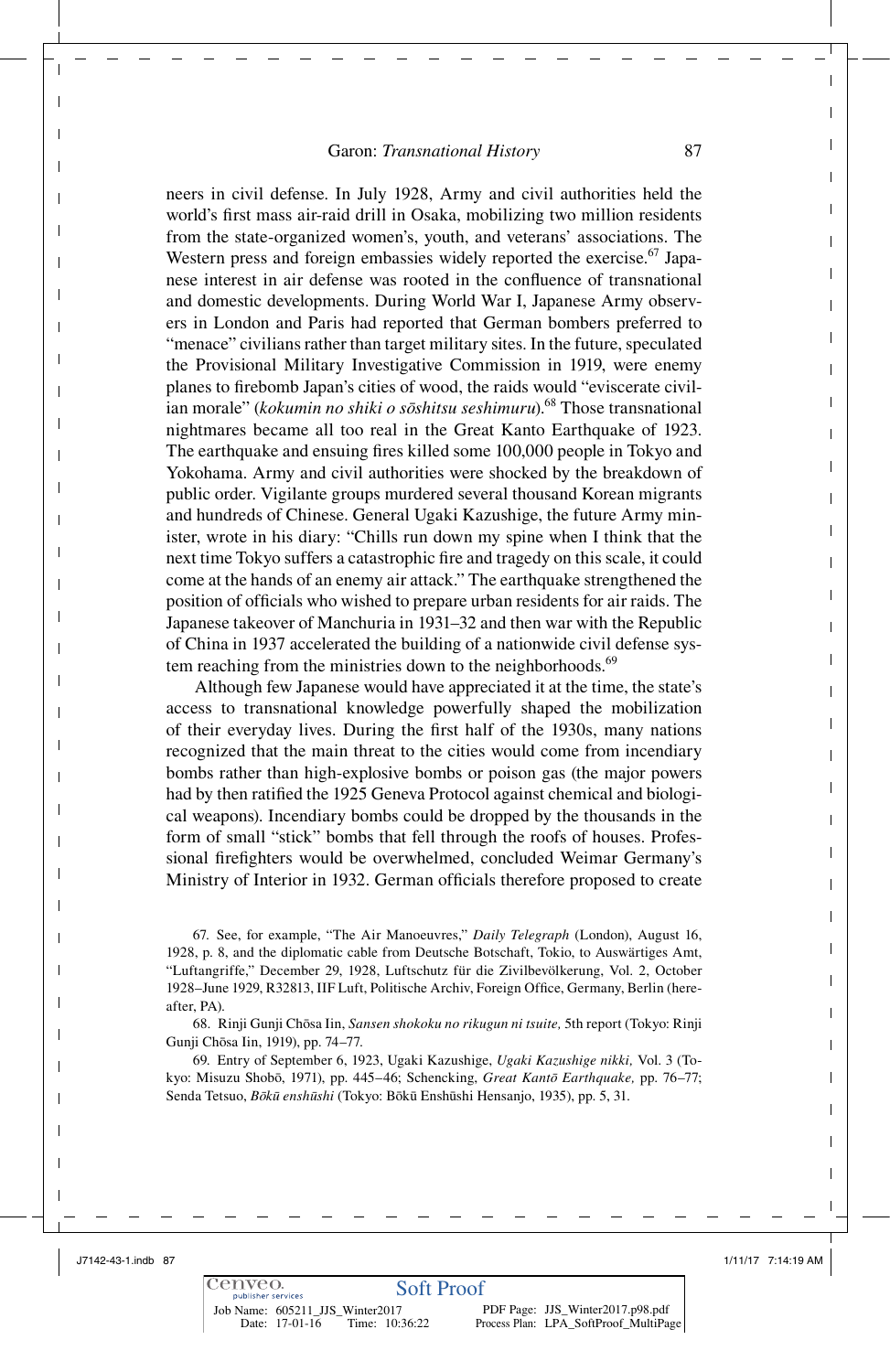neighborhood units for "self-protection" (*Selbschutz*). Every firebomb must be extinguished to prevent larger fires, they wrote, and this must involve the "entire population." Each apartment house was to organize a "house fire" brigade" (*Hausfeuerwehr*) from among the residents, including some "brave women." Each street would in turn constitute an "air defense community" (*Luftschutzgemeinschaft*), supervised by a street warden.70 Two years later, Japanese Army researchers likewise concluded that every household must be trained in methods of spotting and extinguishing the stick bombs. In Japan's air-raid drills, residents were instructed that they had just five minutes to douse flammable materials around the firebomb before the flames engulfed the house and the neighborhood.<sup>71</sup> From then until the U.S. bombing campaign of 1945, Japanese neighborhood associations—comprised largely of women—formed bucket brigades and trained incessantly to extinguish incendiary bombs. In wartime Britain, the government similarly advised every household to buy a "stirrup pump," a simple bucket of water with a 30-foot hose whose spray reputedly would speed up a firebomb's combustion from ten minutes to one.72

These parallels in mobilizing entire populations were hardly coincidental. The home fronts were intimately connected. In the Japanese case, one can readily trace the channels by which officials and experts surveyed Nazi Germany's state-of-the-art civil defense system. Several delegations of Japanese Army officers and bureaucrats visited German air defense facilities in the mid-1930s and again in 1940–41, after the signing of the Axis pact. Japanese officials modeled their Air Defense Law (1937) on Germany's Air Defense Law (1935), which compelled residents to participate in civil defense activities. Japanese observers moreover admired the Reich Air Defense League (Reichsluftschutzbund or RLB), the Nazi regime's civil defense organization that reached down to the neighborhood level and boasted a mass membership of 22 million by 1943. The RLB clearly inspired the Japanese state's radical reorganization of the home front in 1939–40. The Home Ministry established block associations (*chōnaikai*) in the cities and beneath them neighborhood associations (*tonarigumi*), comprised of approximately every ten households. The neighborhood associations were organized above all to serve as air-raid defense units, closely resembling the apartment "house" brigades in the RLB. Japanese block associations similarly corresponded to the street associations directed by the Nazi Party's

<sup>70.</sup> Reichsminister der Innern, "Abschnitt VII: Brandschutz," October 19, 1932, Luftschutz für die Zivilbevölkerung, Vol. 5, March 1932–June 1933, R32816, IIF Luft, PA.

<sup>71.</sup> Tsuchida Hiroshige, *Kindai Nihon no "Kokumin bōkū" taisei* (Tokyo: Kanda Gaigo Daigaku Shuppankai, 2010), pp. 181–82.

<sup>72.</sup> Ministry of Home Security, *Air Raids: What You Must Know, What You Must Do,* rev. ed. (London: H. M. Stationery Office, 1941), p. 9.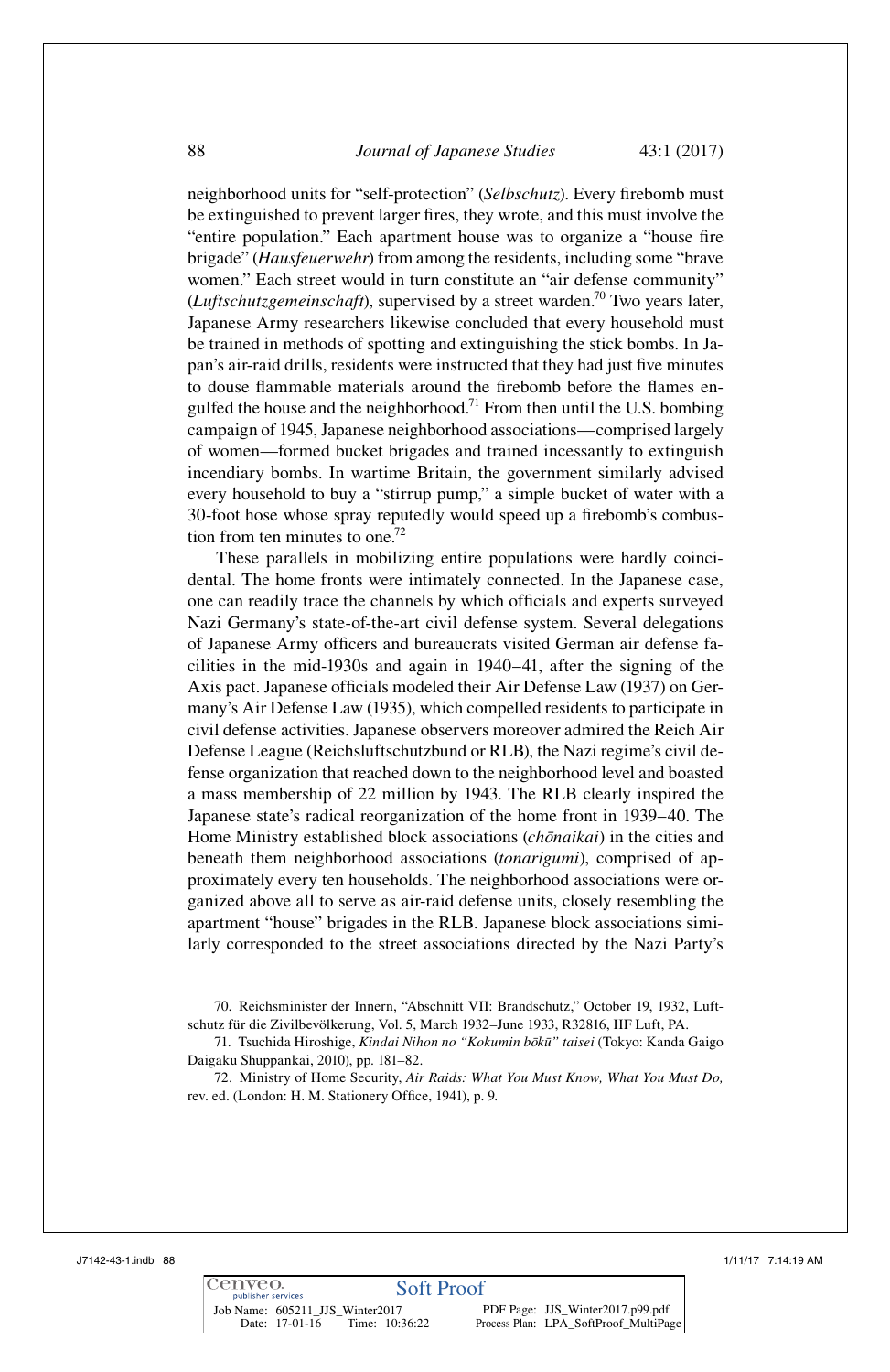"block warden" (*Blockwart*) or the RLB's street warden. Wartime developments in Germany further affected the Japanese home front. In late 1943, Japanese authorities began urgently upgrading the nation's civil defense structure after receiving reports from their military attachés in Europe of the devastating firebombing of Hamburg and large-scale raids on Berlin. Japanese urban planners, some of whom had recently surveyed the British bombing of German cities, were likewise influential in recommending the dispersion of industries and the creation of firebreaks, which began in 1944.73

My focus on the transnational suggests new approaches to studying the Japanese home front, but the Japanese case may also contribute to global history writ large. Whereas historians of Japan are accustomed to analyzing patterns of emulation, scholars of core European societies generally underappreciate the global, multidirectional circulation of knowledge. German scholars are understandably reluctant to acknowledge transnational influences in the formation of the Nazi regime, lest they appear to be normalizing the Hitler state. Yet the archives of the German Foreign Office reveal that the Nazi state, like the previous Weimar Republic, investigated other countries' civil defense programs as vigorously as the Japanese. The Naziera Air Ministry and Ministry of Interior regularly surveyed air-raid drills and civil defense organizations in Britain, France, Italy, the Soviet Union, the Netherlands, Belgium, Czechoslovakia, Denmark, and even far-off Japan and China. Nor was the Nazis' mass civil defense organization, the Reich Air Defense League, entirely new. In 1933, the RLB absorbed two Weimar-era air defense organizations, which in turn had emulated the statedirected air defense leagues in the Soviet Union (Osoaviakhim, established in 1927) and Poland (League for Air and Gas Defense, established in 1929). As German officials noted, many European nations were organizing mass civil defense organizations in the early 1930s. On the eve of World War II, the pace of intra-European intelligence gathering was so frenetic that Britain's undersecretary of state for home affairs and his foreign intelligence chief made a high-level tour of Germany's air defense system in January 1938, just weeks before Hitler's annexation of Austria.74

73. Bōei Kenshūjo, Senshishitsu, *Hondo bōkū sakusen*, Senshi sōsho, Vol. 19 (Tokyo: Asagumo Shinbunsha, 1968), pp. 42, 46, 260–61; Tsuchida, *Kindai Nihon no "Kokumin bo¯ku¯,"* pp. 228–29, 295–97; Tanabe Heigaku, *Doitsu bo¯ku¯, kagaku, kokumin seikatsu* (Tokyo: Sagami Shobō, 1942); Cary Lee Karacas, "Tokyo from the Fire: War, Occupation, and the Remaking of a Metropolis" (Ph.D. diss., University of California, Berkeley, 2006), pp. 53–54, 71–72.

74. For a periodic Air Ministry "press report" on air defense developments in some 20 countries, see Reichsluftfahrtministerium, *Luftschutz-Pressebericht,* no. 17/37 (October 10, 1937), in Gas- und Luftschutzfragen in Ausland, 1936–1938, R101487; "Bericht der Deutschen Luftshutz Liga," attachment to letter, Deutsche Luftschutz Liga, Direktorium (Geisler),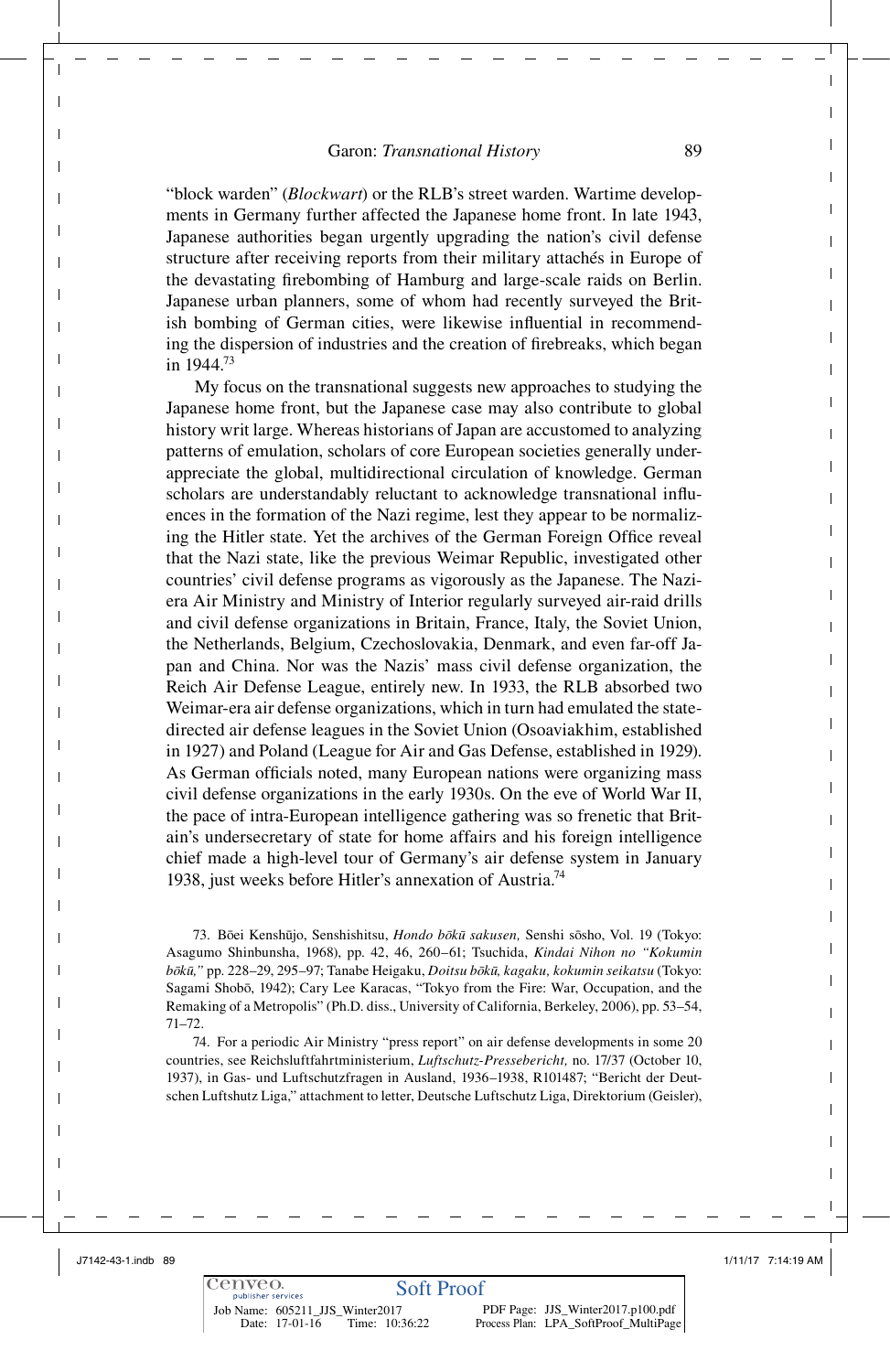Indeed, transnational surveys of home fronts did not circulate simply among allies but also between enemies in wartime. Assisted by its representatives in Germany, the Japanese state most readily observed the home-front techniques of its Axis partners. However, Japanese experts also continued to report on British civil defense activities long after the two countries went to war with each other. As late as 1943 and 1944, the Army's civil defense magazine, *Kokumin bōkū*, featured many stories about British firefighting tactics, shelters, evacuations, and the recruitment of women as first-aid personnel, drivers, and other civil defense workers. As we have seen, Japanese officials had long been interested in British mobilization of civilians in both World War I and the early years of World War II. Prior to the outbreak of war with Britain in December 1941, Japanese diplomats, military attachés, and correspondents in London reported extensively on the British home front. Many observed the Blitz firsthand.<sup>75</sup> After hostilities broke out between the two island nations, Japanese kept monitoring the British home front from embassies in neutral Portugal, Spain, Switzerland, Sweden, and nearby Ireland. Even more surprising was the detailed Japanese coverage of Soviet air defense activities during the war. *Kokumin bokū* frequently reported on the Soviet civil defense organization as well as the substantial mobilization of young women in first-aid activities.<sup>76</sup>

Finally, this study of the transnational home front compels us to think harder about *what* precisely was circulating globally between 1935 and 1945. To many scholars of Japan nowadays, the answer is "fascism."77 There are, however, two problems with the way they apply the concept to Japan. One is chronology. Although individual fascist thinkers and small fascistic movements were active in Japan during the first half of the 1930s, the state did little to radically restructure everyday life. Nearly all of the fundamental transformations of state-society relations began in 1938–40 and continued until 1945. Curiously, those scholars who see "fascism" scarcely *mention the war* that so obviously formed the context for these transformations. The National Total Mobilization Law (Kokka Sōdōinhō), which gave the regime sweeping powers over industry and labor, was enacted in April 1938 as officials recognized that the "China Incident" had become a protracted war. The radical reorganization of local life into block and neighborhood

to Geheimrat Frohwein, Auswärtiges Amt, October 21, 1931, in Deutsche Luftschutz Liga, August 1931-October 1932, R32823, IIF Luft, PA.

<sup>75.</sup> *Kokumin bōkū*, Vol. 3, No. 5 (1941), pp. 33-41; Vol. 5, No. 6 (1943), pp. 20-25; Vol. 6, No. 7 (1944), pp. 18–21, 37; also Gaimushō Ō-A-kyoku, *Senjika no Eikoku jijō* (Tokyo: Gaimushō Ō-A-kyoku, daisanka, 1941).

<sup>76.</sup> See *Kokumin bōkū*, Vol. 5, No. 5 (1943), p. 9.

<sup>77.</sup> Alan Tansman, ed., *The Culture of Japanese Fascism* (Durham NC: Duke University Press, 2009); Tansman, *The Aesthetics of Japanese Fascism* (Berkeley: University of California Press, 2009).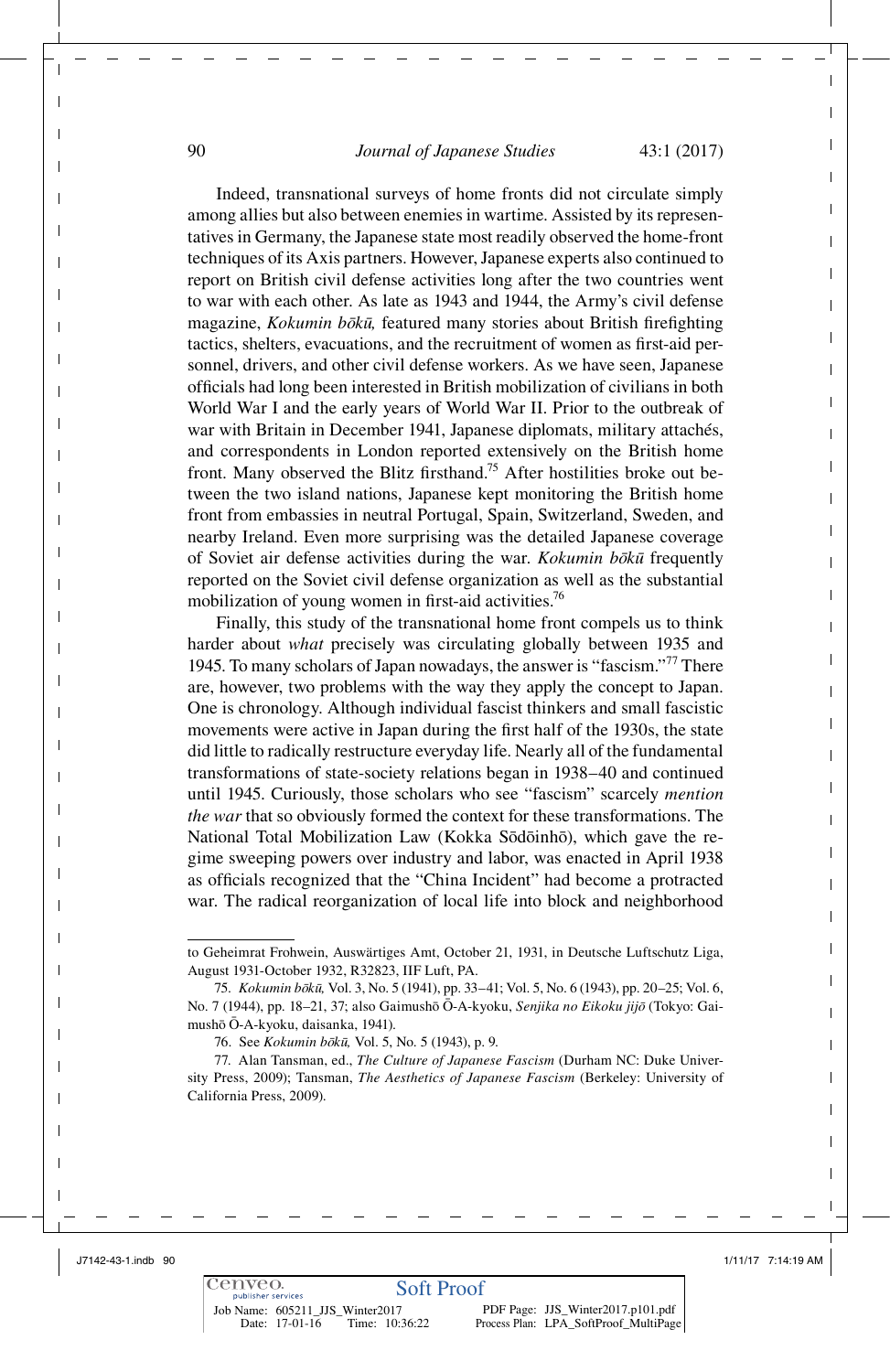associations commenced in 1940, as did the forced dissolution and reconsolidation of the parties, labor unions, and women's groups under the new Imperial Rule Assistance Association. These developments too occurred as authorities mobilized daily life for the expected war with either the Anglo-Americans or Soviets.

The second problem with "fascism" is that it fails to explain the circulation of authoritarian structures to a variety of polities. Gregory Kasza astutely highlights the diffusion of "administered mass organizations"—such as neighborhood associations or "labor fronts"—among Japan, Fascist Italy, the Soviet Union, Nazi Germany, Communist Yugoslavia, and both Nationalist and Communist China.78 I would add Britain to the mix. As wartime Britain confronted German air raids, blockade, and the prospect of invasion, it too mobilized civilians as never before. The "liberal" British state massively conscripted labor, imposed stringent food rationing and savings campaigns, and compelled men and women to serve as civil defense workers when voluntary recruitment failed.79 Such was the transnational home front. Japanese studied civilian mobilization in Germany, Britain, and the Soviet Union. The British and Germans constantly adapted aspects of the other's civil defense and food programs, even as they bombed and endeavored to starve each other. And the practitioners of strategic bombing—from Japanese and Nazis to the democratic British and Americans—sought out "best practices" in the campaigns to destroy enemy home fronts. This global fixation with mobilizing, defending, and obliterating civilian life was so much bigger than the phenomenon of "fascism." This was the world of Total War.

#### *Conclusions*

What might we learn from my work and others' in writing transnational histories focused on Japan? First, in the effort to excavate transnational connections, we must not "flatten" the differences in our cases.<sup>80</sup> Wartime Japan's investigations of other nations' home fronts were unquestionably consequential. They emboldened leaders to imagine that resource-poor Japan could continue fighting a "total war" by mobilizing its human resources in

78. Gregory J. Kasza, *The Conscription Society: Administered Mass Organizations* (New Haven CT: Yale University Press, 1995).

79. See Sheldon Garon, "Defending Civilians against Aerial Bombardment: A Comparative/ Transnational History of Japanese, German, and British Home Fronts, 1918–1945," jointly published in *Asia-Pacific Journal: Japan Focus*, Vol. 14, Issue 23, No. 2 (December 1, 2016), and in *Mass Violence and Resistance*, Sciences Po, December 1, 2016, http://www .sciencespo.fr/mass-violence-war-massacre-resistance/en/document/defending-civilians -against-aerial-bombardment-comprativetransnational-history-japanese-ger.

80. Hill, *National History,* p. x.